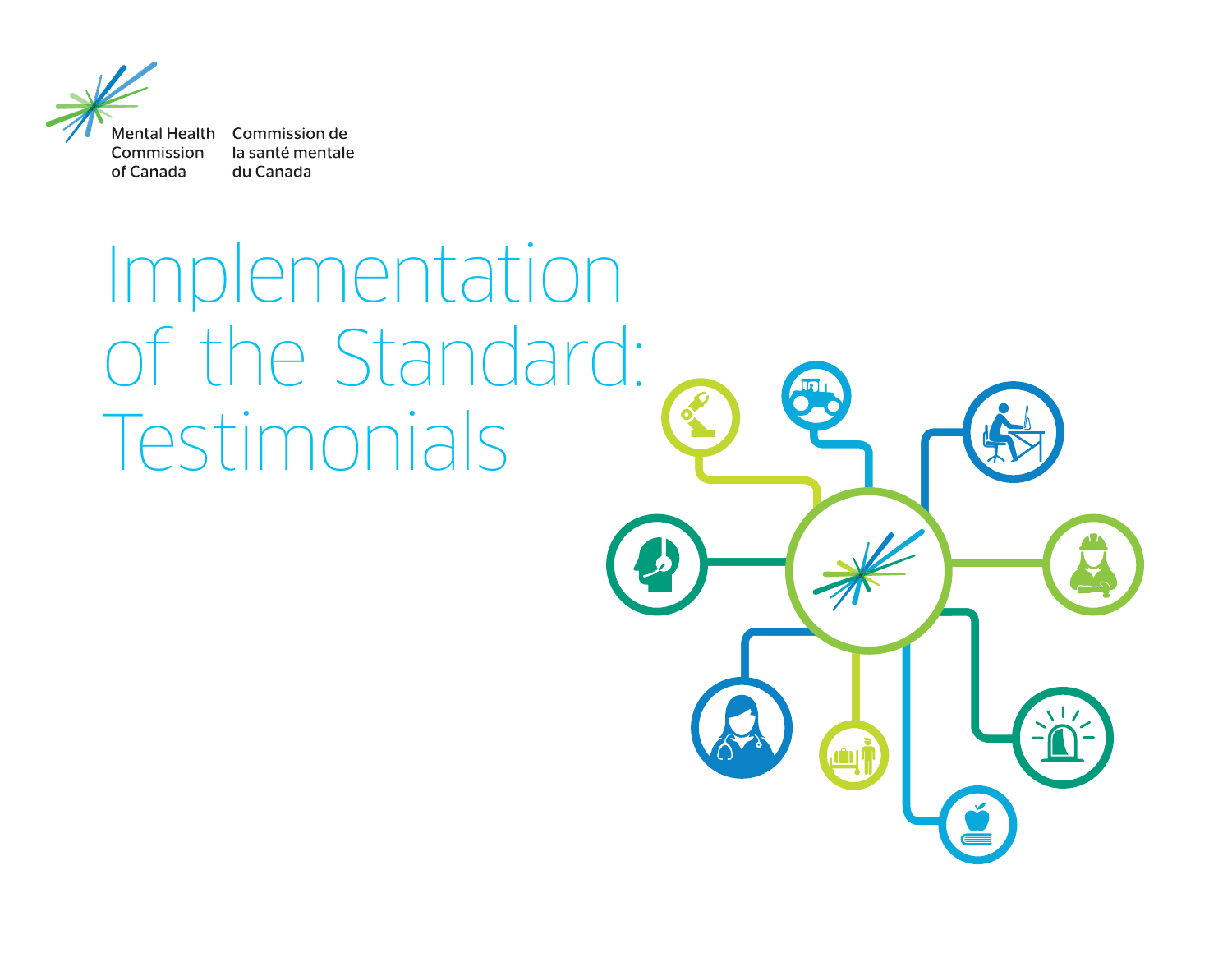*Ce document est disponible en français*

Production of this document is made possible through a financial contribution from Health Canada.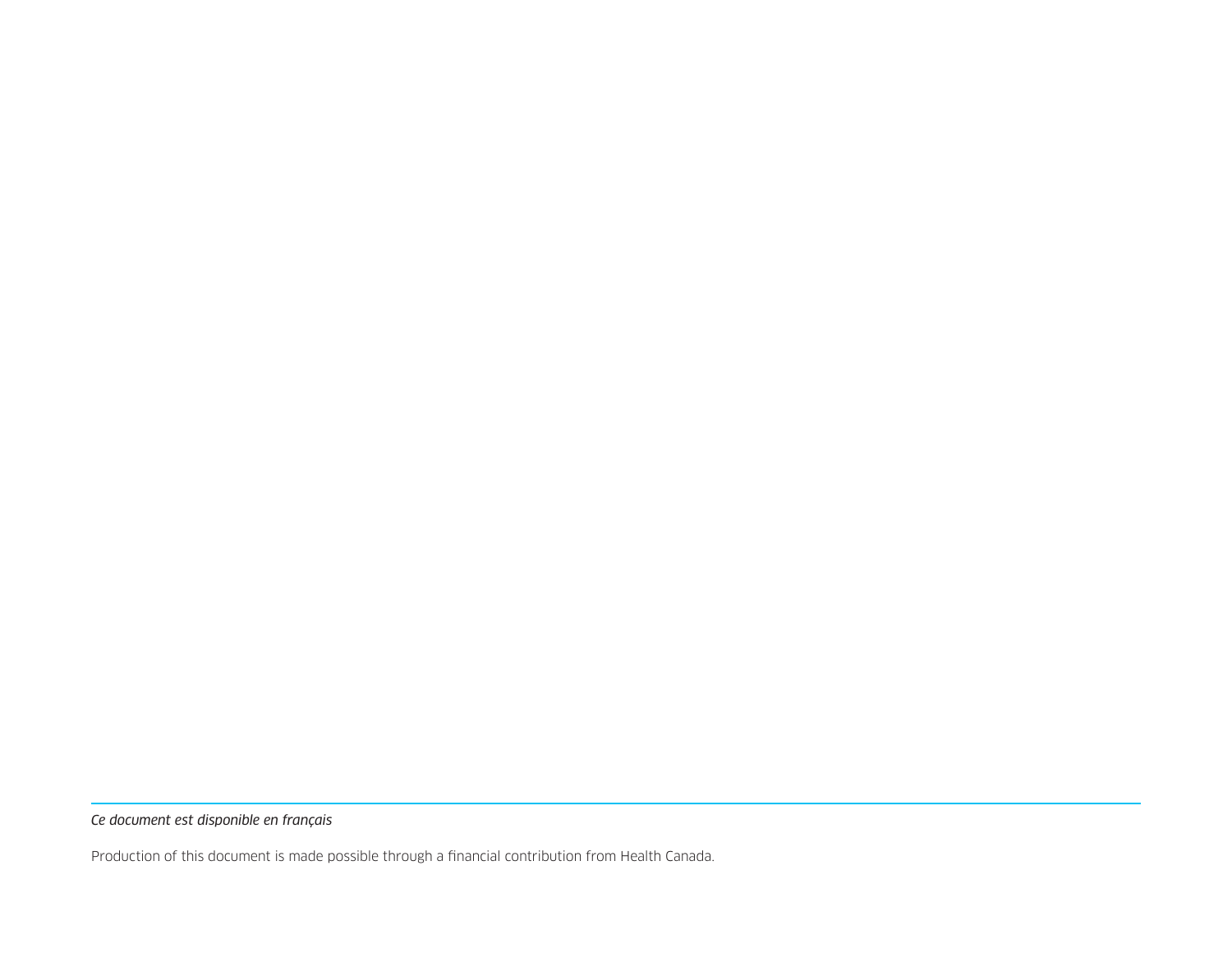# **Contents**



| Ottawa-Carleton District School Board (1,000+ employees) 6 |  |
|------------------------------------------------------------|--|





| Haliburton, Kawartha, |  |
|-----------------------|--|
|                       |  |
|                       |  |









| Canadian Institutes for Health Research (101-499 employees) 28 |  |
|----------------------------------------------------------------|--|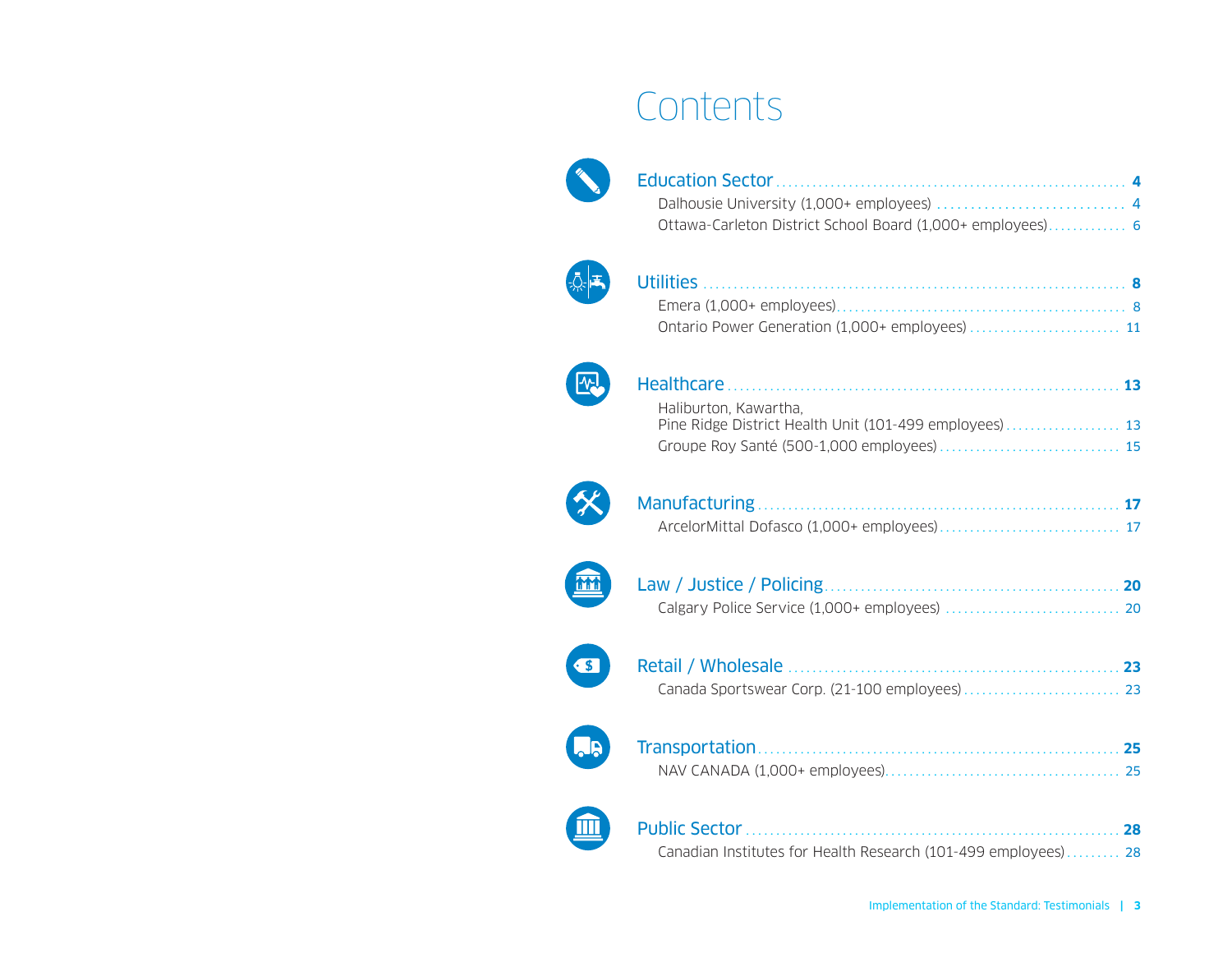<span id="page-3-0"></span>



Organization Name Dalhousie University Size of Organization 1,000+ employees Depth of Organization Regional Is your organization unionized, non‑unionized or a hybrid? Hybrid Sector most related to organization Education Date June 1, 2016

> Contact Name Janice MacInnis Contact Title Manager, Organizational Health Contact Phone Number 902-494-4568 Contact Email [Janice.MacInnis@Dal.ca](mailto:Janice.MacInnis%40Dal.ca?subject=)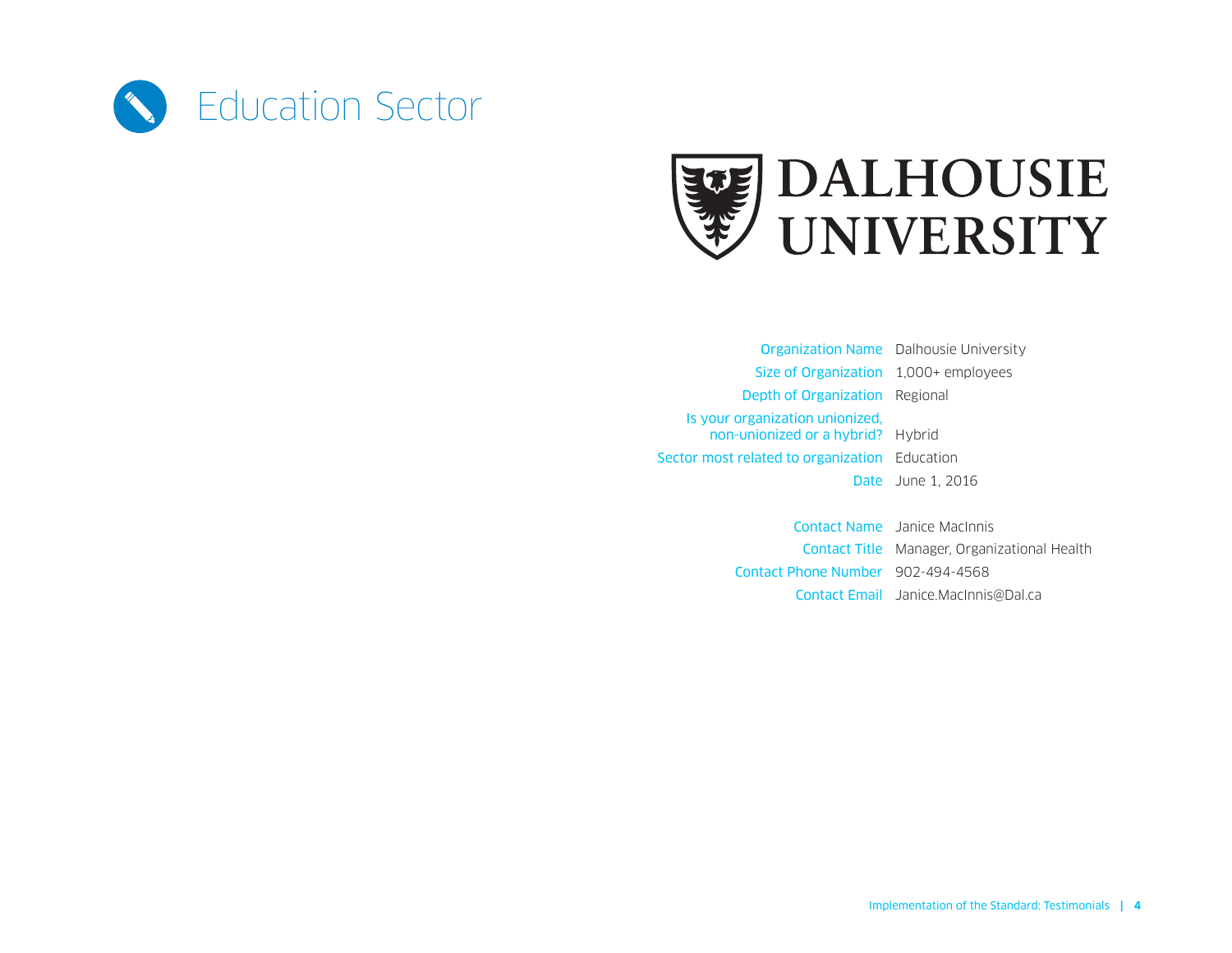Our three most valuable actions regarding psychological health and safety in the workplace include:

- 1. Launching the "Thrive" mental wellness initiative, which provides a brand that employees can recognize. The Thrive website provides a one-stop-spot to find resources when needed – http://dal.ca/thrive.
- 2. Expanding the education and awareness offerings we provide to target different audiences with different topics and sessions based on their needs. New programs, like "On Being Positive" and "G.R.I.T. Resilience Training" have been developed to broaden perspective, reduce stigma and boost resilience.
- **3.** Changing our biennial workplace survey in 2015 to the Quality of Work Life Survey, which provided data on the engagement, health, stress and coping skills of almost 1,400 of our faculty and staff. This gave us self-reported scores on their workplace experience, health conditions, stressors and wellness behaviours. With the repeat of that survey in 2017, we now have comparison data to measure progress toward our goals.

# In your opinion, what have been the most important benefits and/or impacts of these actions?

The most important benefits we've seen from our actions so far, include:

- 1. Individuals recognize the Thrive logo and know that it refers to mental health. This initiative involved the partnership of Human Resources, Student Affairs and the Dalhousie Student Union, formerly separate and siloed parts of our organization.
- 2.Expanded education and awareness has provided individuals at all levels with more opportunity to learn and share and signals that Dalhousie seeks to improve our understanding and support for mental health issues, both in the classroom and in the workplace.
- **3.** Pursuing an employee health agenda has gotten leaders involved and increased their awareness of the connection between employee health and organizational success. Having the data specific to our employee population has facilitated the development of our Workplace Wellness Strategic Focus (2016-2019). This survey instrument also benchmarked us against the National Standard for Psychological Health and Safety in the Workplace.

#### Is there anything else (e.g., a story, quote, testimonial) that you would like to share with MHCC?

Additional resources to support mental wellness initiatives specifically have been provided through unused health spending account funds. When individual employees don't fully utilize their health spending accounts, the remainder is put back into collective employee health initiatives.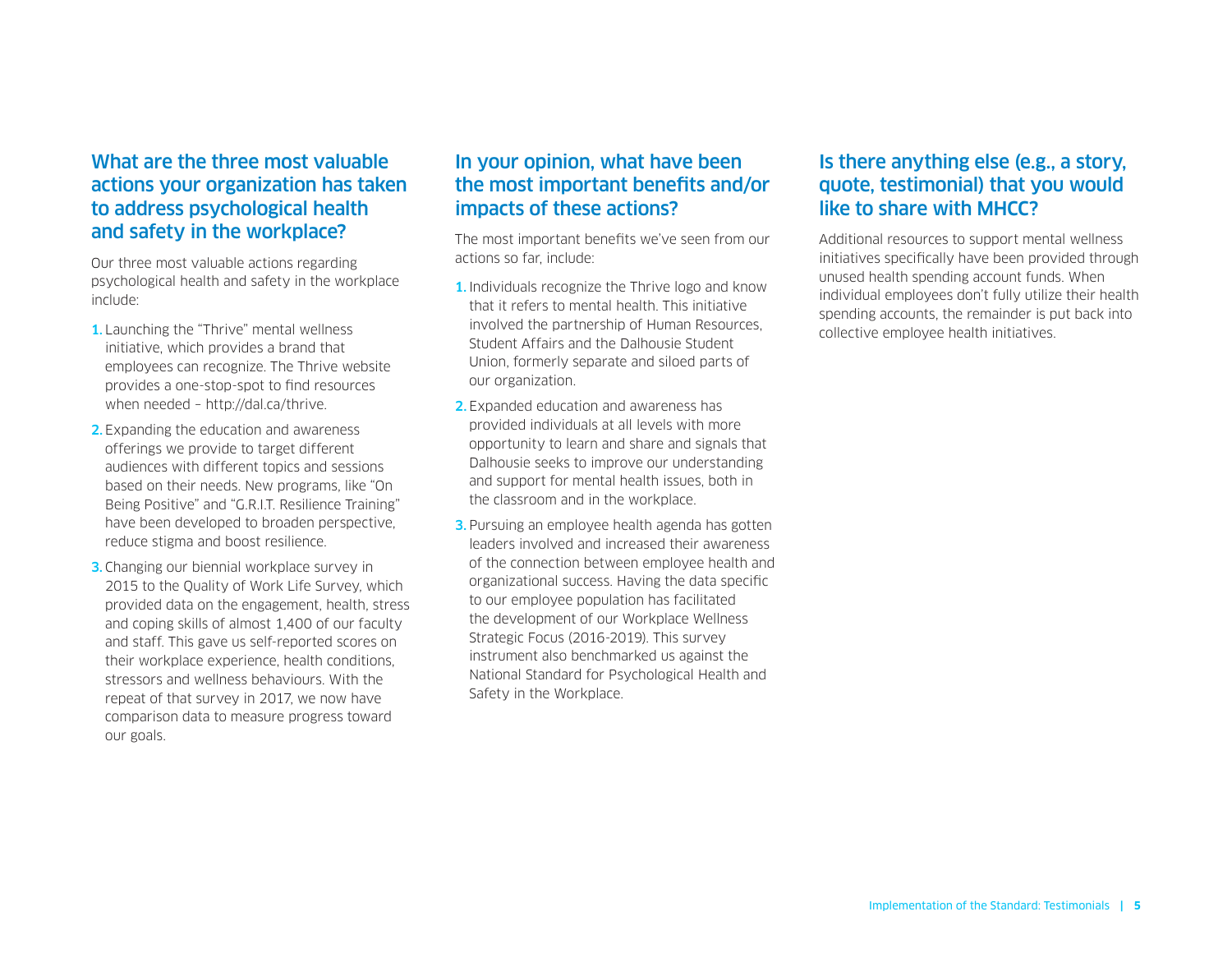<span id="page-5-0"></span>

Organization Name Ottawa-Carleton District School Board Size of Organization 1,000+ employees Depth of Organization Provincial Is your organization unionized, non-unionized or a hybrid? Hybrid Sector most related to organization Education Date August 5, 2016

> Contact Name Lori Steacy Contact Title HR Officer, Employee Wellness Contact Phone Number 613-596-8778 Contact Email [Lori.steacy@ocdsb.ca](mailto:Lori.steacy%40ocdsb.ca?subject=)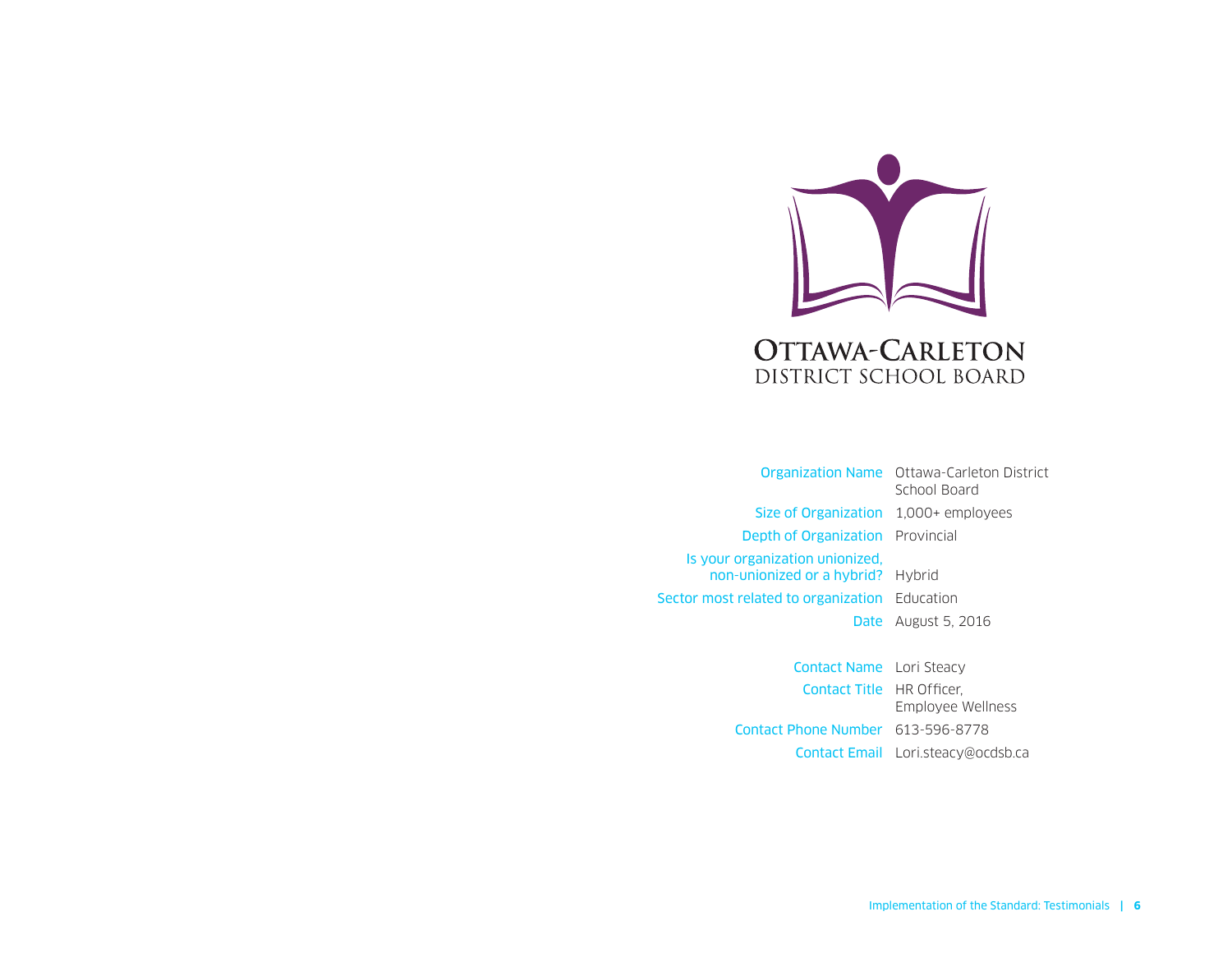Our most valuable actions so far in the area of psychological health and safety include:

1. Including well-being in our strategic plan as follows: A culture which supports and respects the well-being of every individual in safe and caring learning and working environments.

Well-being Objective: By 2019, the District will enhance the use of resources and supports to improve the well-being of all learners and staff.

Strategies:

- Build capacity to improve mental health supports;
- Increase opportunities to support and encourage creative expression, physical health and physical literacy; and
- Develop and implement the well-being framework and School Well-being Plans to enhance school climate.
- 2. Providing Mental Health Leadership Certification training to all people leaders in collaboration with Morneau Shepell and Queen's University.
- 3. Dedicating staff and trained professionals to support employees transitioning to long-term disability and back to work with supportive return to work guidelines and planning in consultation with unions, health care providers, and people leaders.
- 4. Partnering with local public health for wellness initiatives in the upcoming school years.

# In your opinion, what have been the most important benefits and/or impacts of these actions?

Among the most important benefits and impacts seen to date include:

- Increase in mental health awareness of people leaders – more questions are being asked.
- Staff are coming forward to request accommodations and disclose mental health accommodation needs in the workplace.
- Increased workplace accommodation plans and self-advocacy.
- Policy and procedures, related to mental health promotion, are shared with all new employees.
- Regular training of staff with supports regarding procedures and programs available to support mental health at work.

#### Is there anything else (e.g., a story, quote, testimonial) that you would like to share with MHCC?

The world of disability management and the professionals who lead this very important area in workplaces have evolved significantly over the past few years. The Certified Disability Management Professional designation, provided by the International Association of Professionals in Disability Management, is just one training opportunity for this group.

The most important part of this new world is having professionals with the soft skills to match the training, along with significant mediation skills, understanding of the law and the health care challenges of our time.

Canadian organizations are in a "Perfect Storm" with respect to mental health and disability. The "Perfect Storm" includes: new, younger workers entering the workforce; aging workforce that is working longer; longer recovery times; legislation changes; increased awareness of mental health; increased awareness of individual rights; and more awareness of stories of public figures related to their mental health.

In this new world the rewards and challenges are the same. We get to help people and we get to learn from people.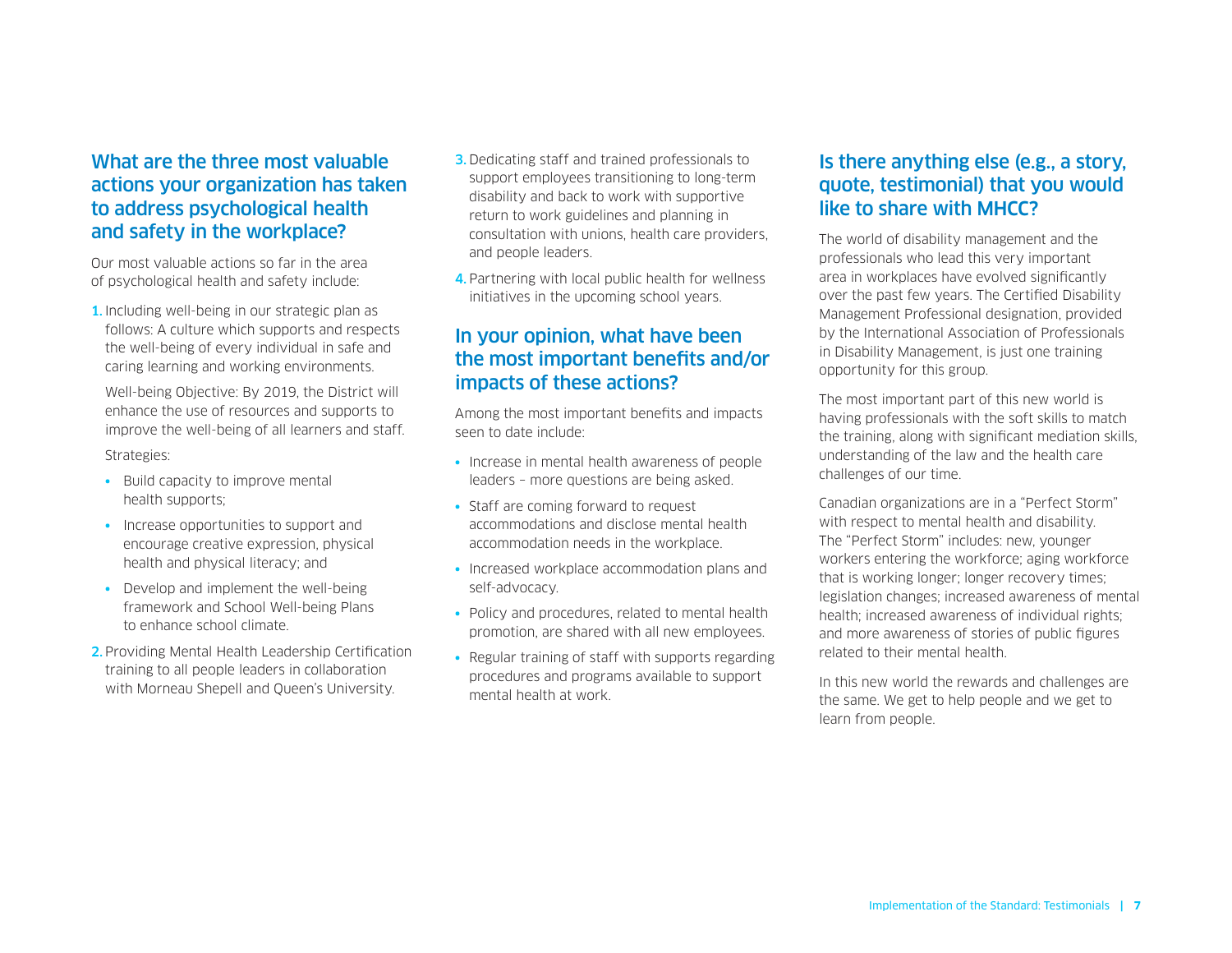<span id="page-7-0"></span>



| <b>Organization Name</b> Emera                                       |                      |
|----------------------------------------------------------------------|----------------------|
| Size of Organization 1,000+ employees                                |                      |
| <b>Depth of Organization</b> National                                |                      |
| Is your organization unionized.<br>non-unionized or a hybrid? Hybrid |                      |
| <b>Sector most related to organization</b> Private Sector            | Utilities            |
|                                                                      | Date August 15, 2016 |
|                                                                      |                      |
| Contact Namo Luno Prun                                               |                      |

| <b>CONTACT MANNEL LYTTE DI UNI</b> | Leanne Dixon                                                |
|------------------------------------|-------------------------------------------------------------|
| <b>Contact Title Supervisor,</b>   | Sr. Manager of HR and Health                                |
| Contact Phone Number 902-428-6013  | 902-428-6948                                                |
|                                    | Contact Email Lyne.brun@emera.com<br>Leanne.dixon@emera.com |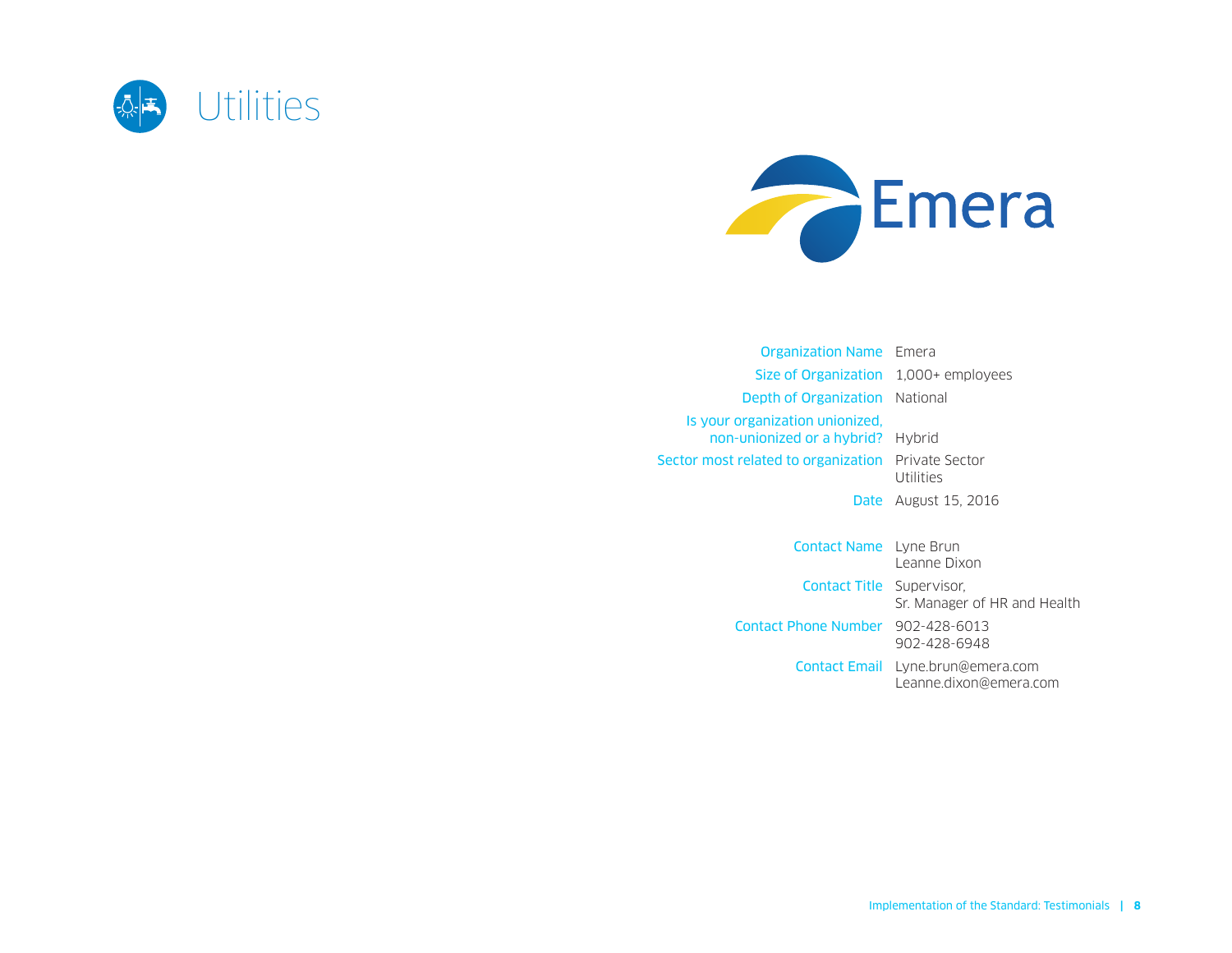At Emera, our employees are our greatest strength, and part of what makes our team strong is a shared commitment to safety and health. That's an important reason we have taken action to support the psychological health and safety of our team. Our initiatives include:

#### 1. Strategy Development

In 2012, we engaged the Saint Mary's University Centre for the Study of Sport and Health to develop a mental health strategy. They conducted a needs assessment via focus groups and an employee survey to identify key themes.

As a result, we developed education and training sessions to create awareness and reduce the stigma surrounding mental health. We ensured strong attendance by gaining support from senior leadership, resulting in 81% participation of leaders and 76% of employees receiving training in the first two years. We enhanced our intranet resources and have continued to promote mental health messages and resources to employees.

- 2. Stay at Work/Return to Work Program Our in-house case management team focuses on early intervention strategies. These include promotion initiatives, which enhance the health and well-being of employees and their families, as well as early return to work plans. Our approach to case management supports our employees by helping them navigate through the health care system for physical issues (e.g., physio), and for psychological services (e.g., counselling, EFAP, addiction support, peer support).
- 3. Community Partnerships We take part in a variety of initiatives that promote our commitment to mental health in the workplace and in the community. We have been involved in the Partners for Mental Health "Not Myself Today" campaign for the last three years. We have participated and sponsored numerous mental health events in our community.

#### In your opinion, what have been the most important benefits and/or impacts of these actions?

Over the past three years we've become more proactive in our approach to managing employee health and disability benefits by addressing health issues before they manifest into a long-term illness. Mental Health training and awareness initiatives have resulted in early identification and intervention for mental health issues.

- Employees are availing themselves of the EFAP services proactively before stress results in absence from work as evidenced by increase in utilization following the introduction our Mental Health Strategy in 2013;
- Successful case management during the Short Term Illness period has resulted shorter absence durations (10 days less than National third party benchmark), and less cases submitted to Long Term Disability;
- We are seeing reduced number of absences due to Mental Health as evidenced in our reduction in incidence of Long Term Disability Cases for Mental Disorder;
- Long Term Disability claims for mental health issues are below comparative benchmarks.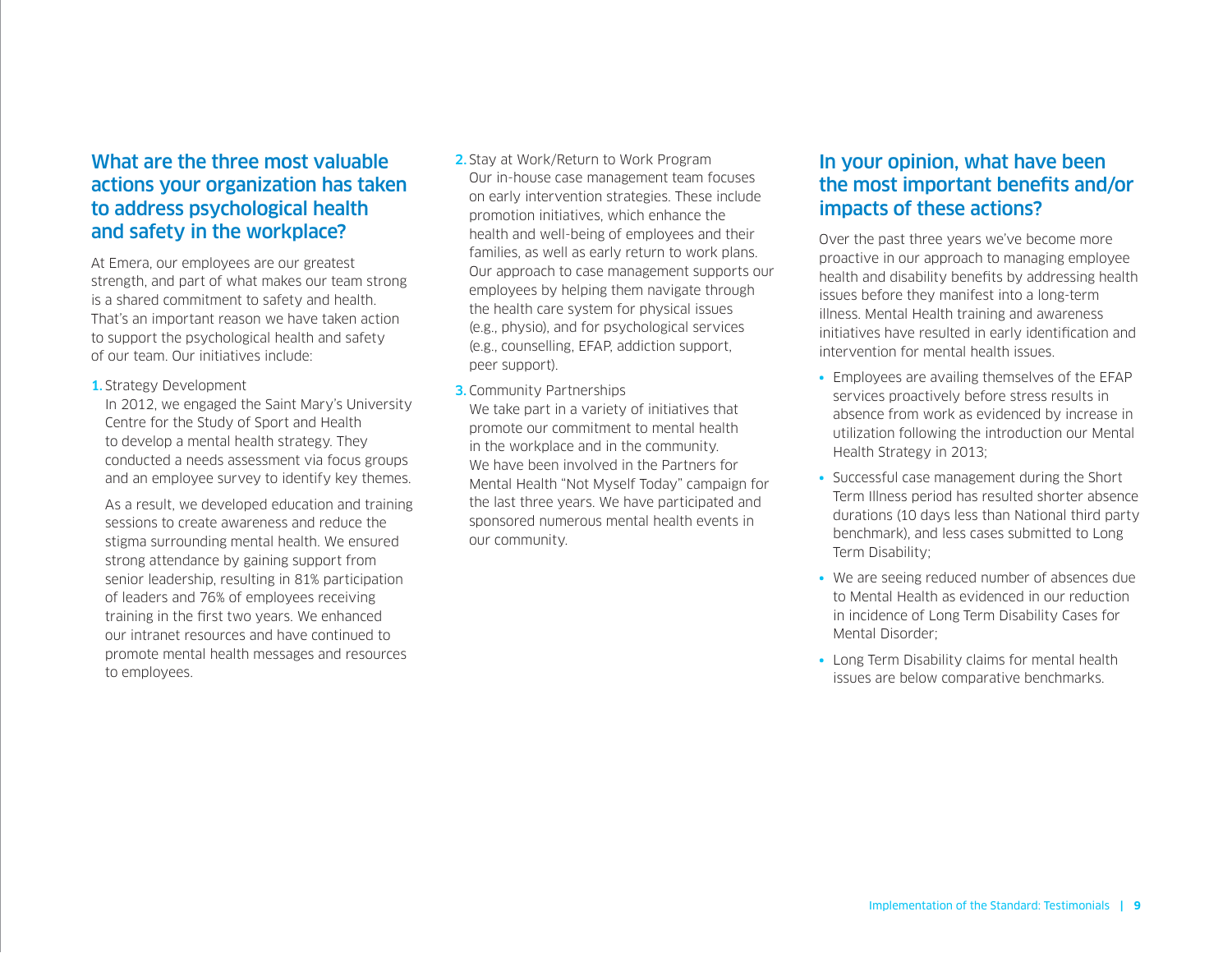### Is there anything else (e.g., a story, quote, testimonial) that you would like to share with MHCC?

"I was going through a challenging period which was having a negative impact on myself and those around me. I did what many of us commonly do. I pretended like it was not having an impact on me and tried to be strong and push through it. However, I did not recognize that I was no longer myself until a couple of great people in the organization asked me one simple question "Are you ok? You have not been yourself." This simple question made me realize that I needed to make some changes and that it was ok to ask those around me for help.

"The culture of our organization is changing in a positive way. We look out for each other and recognize when our co-workers might need help. I believe the organization's commitment to mental health has played a large role in our culture looking out for each other and I am thankful that others were looking out for me when I needed it."

– Manager, Nova Scotia Power

"Over the past 36 months I've attended Emera Health and Wellness's mental health awareness training, Not Myself Today campaigns, and Resiliency Training. Through that time I've realized mental health is an important part of everyone's day and more important than physical illness because it's not something that is clearly visible if you don't know the signs. Over the past 9 months I've struggled with some personal issues related to my mental health. Since I was equipped with the training from the Emera Health and Wellness team, I was able to self-trigger that something didn't feel right and I knew where to turn for support.

"As employees we have the ability to recognize signs of mental illness in ourselves and others. We are building the foundation for a mentally healthy workplace and I'm proud that Emera supports keeping all of us mentally healthy."

– Employee, Emera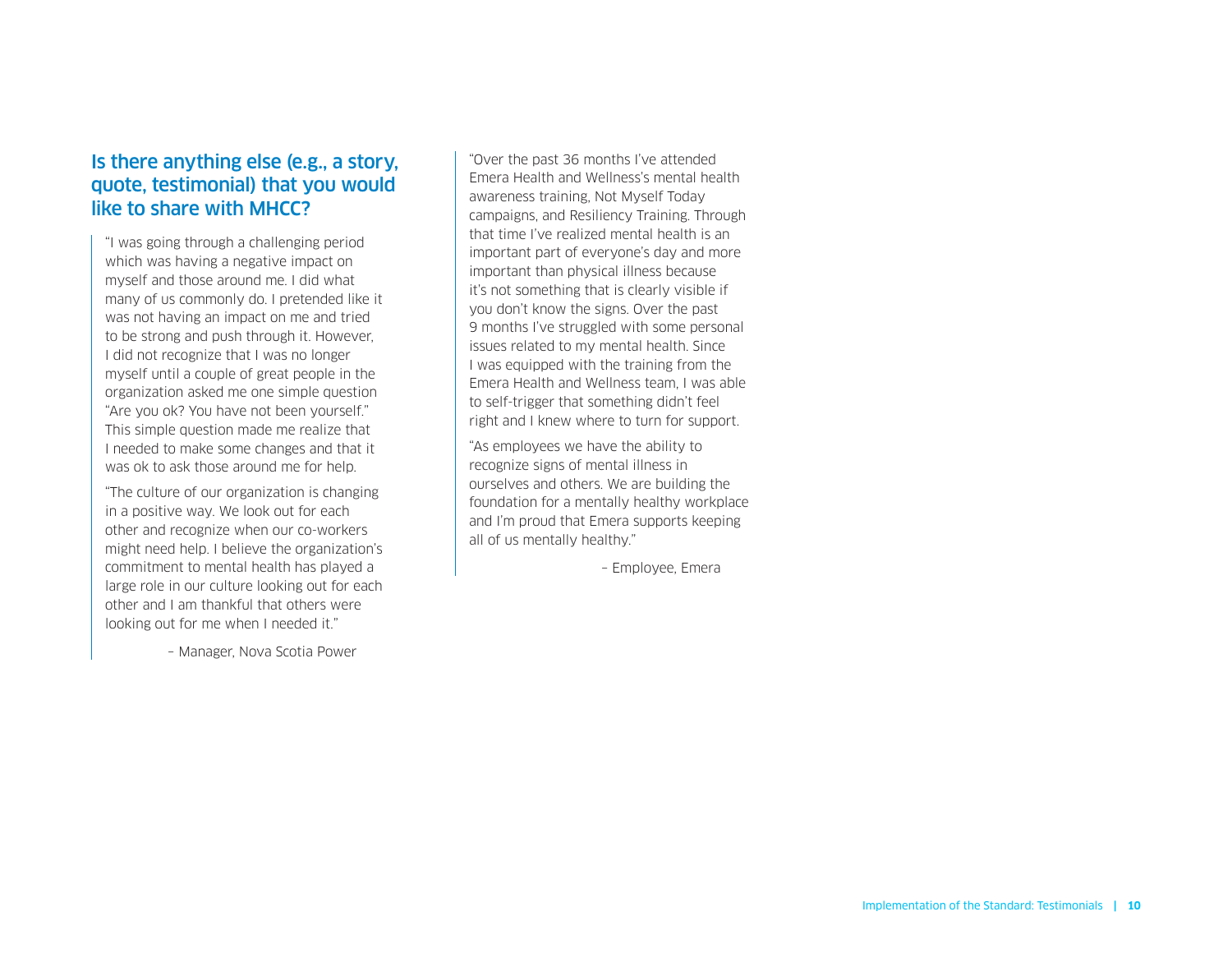# <span id="page-10-0"></span>ONTARIOPOWER **GENERATION**

Organization Name Ontario Power Generation Size of Organization 1,000+ employees Depth of Organization Provincial Is your organization unionized, non-unionized or a hybrid? Unionized Sector most related to organization Other Electrical Utility Date April 14, 2016 Contact Name Tanya Hickey

Contact Title Senior Manager: Health & Safety Strategies Contact Phone Number 905-576-6959 ext. 3346 Contact Email [Tanya.hickey@opg.com](mailto:Tanya.hickey%40opg.com?subject=)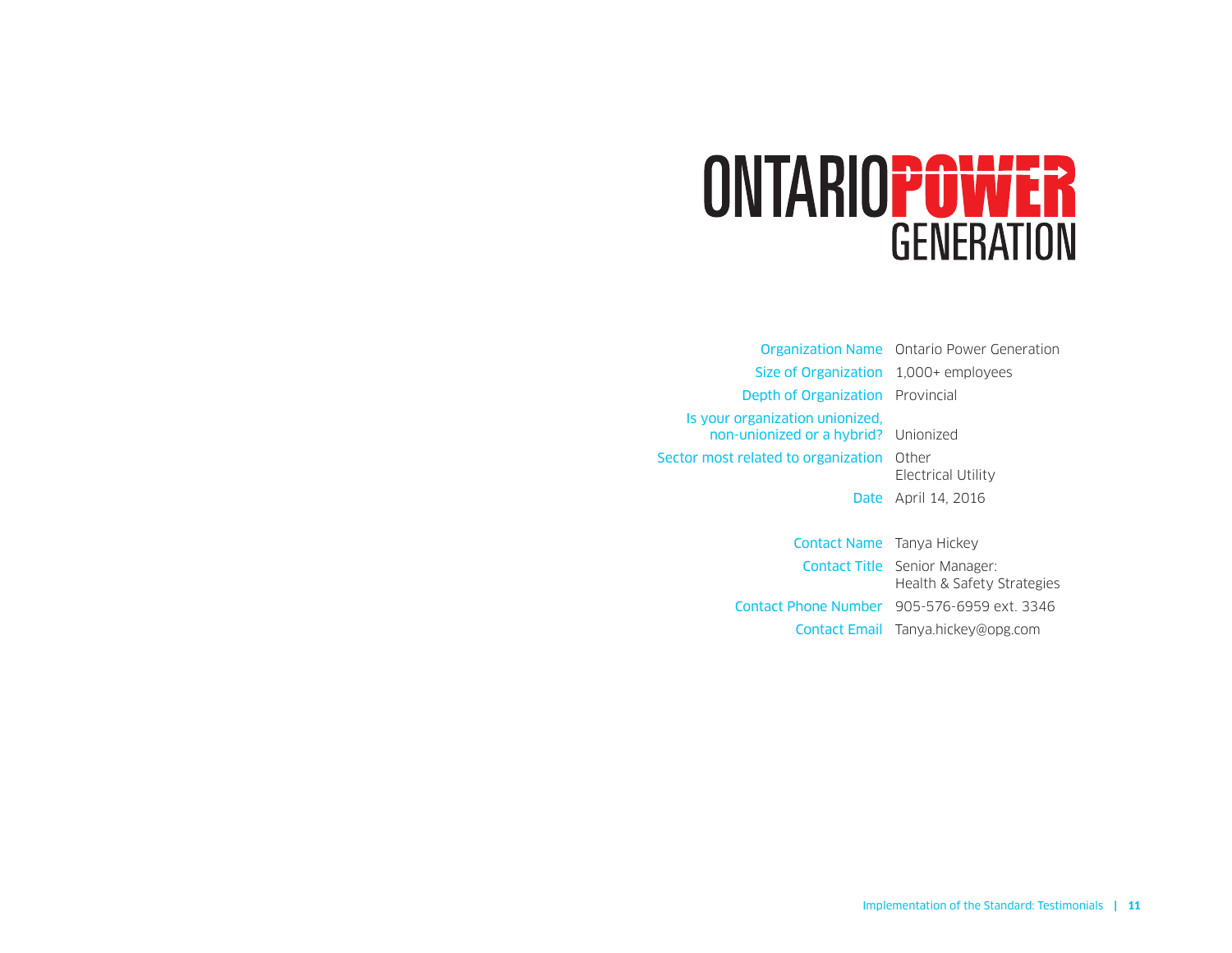The following are the three most valuable actions our organization has taken so far:

- 1. The lack of accurate understanding and/or appreciation of psychological health and mental disorders can often create a significant barrier to helping impacted individuals overcome personal challenges. As a result, OPG has committed to train 2000 "People Leaders" across our organization, in Mental Health First Aid. The company has also created a training module targeted at managers and supervisors with tools, tactics and suggestions on how best to support and accommodate employees struggling with a mental illness.
- 2. OPG's Employee & Family Assistance Program (EFAP) has proven to be a valuable resource for our employees and their families. It offers support for a multitude of workplace, health, and life challenges, such as stress management, nutrition management, financial advice, or crisis counseling. OPG continues to educate employees on how to access these extensive and confidential services.

3. OPG has provided employees with a personal health risk assessment tool to help reach personal goals regarding mental health, physical health, financial health, and workplace resiliency. This tool provides employees with information on the status of their assessment and helps them develop an action plan to achieve healthier results. These action plans are directly linked to our existing EFAP, which further enhances the level of resources available.

# In your opinion, what have been the most important benefits and/or impacts of these actions?

Raising employee awareness of the programs and services available through our EFAP has created a shift in the types of services typically accessed in the past. Employees are now proactively seeking information on nutrition management, stress management, and naturopath services.

OPG is preparing to implement its mental health training program. The initiative has been endorsed and supported by the company's leadership. This includes a commitment to create greater awareness of mental illness among employees through educational programming, training, and support resources. We expect this training will also eventually yield a positive impact on our

benefit, short-term disability, and long-term disability costs. More importantly, we believe this programming will help advance our workplace health culture in a positive direction, influencing engagement and employee support.

# Is there anything else (e.g., a story, quote, testimonial) that you would like to share with MHCC?

After receiving Mental Health First Aid training, one of our supervisory staff revisited an attendance management issue they were managing. The supervisor shifted their current approach (performance management for a culpable absence) to a more supportive approach premised on a non-culpable absence. The supervisor was able to identify the employee's attendance issue was linked to mental health struggles. The employee was offered support and the services provided by the EFAP. A modified work program was also developed to ensure the individual was able to access the help they needed. This example may not have an immediate cost savings benefit, but the benefit to the employee's well-being is priceless. OPG values its people and believes a supportive, empathetic workplace will go a long way toward improving employee engagement. This in turn benefits the company's overall well-being.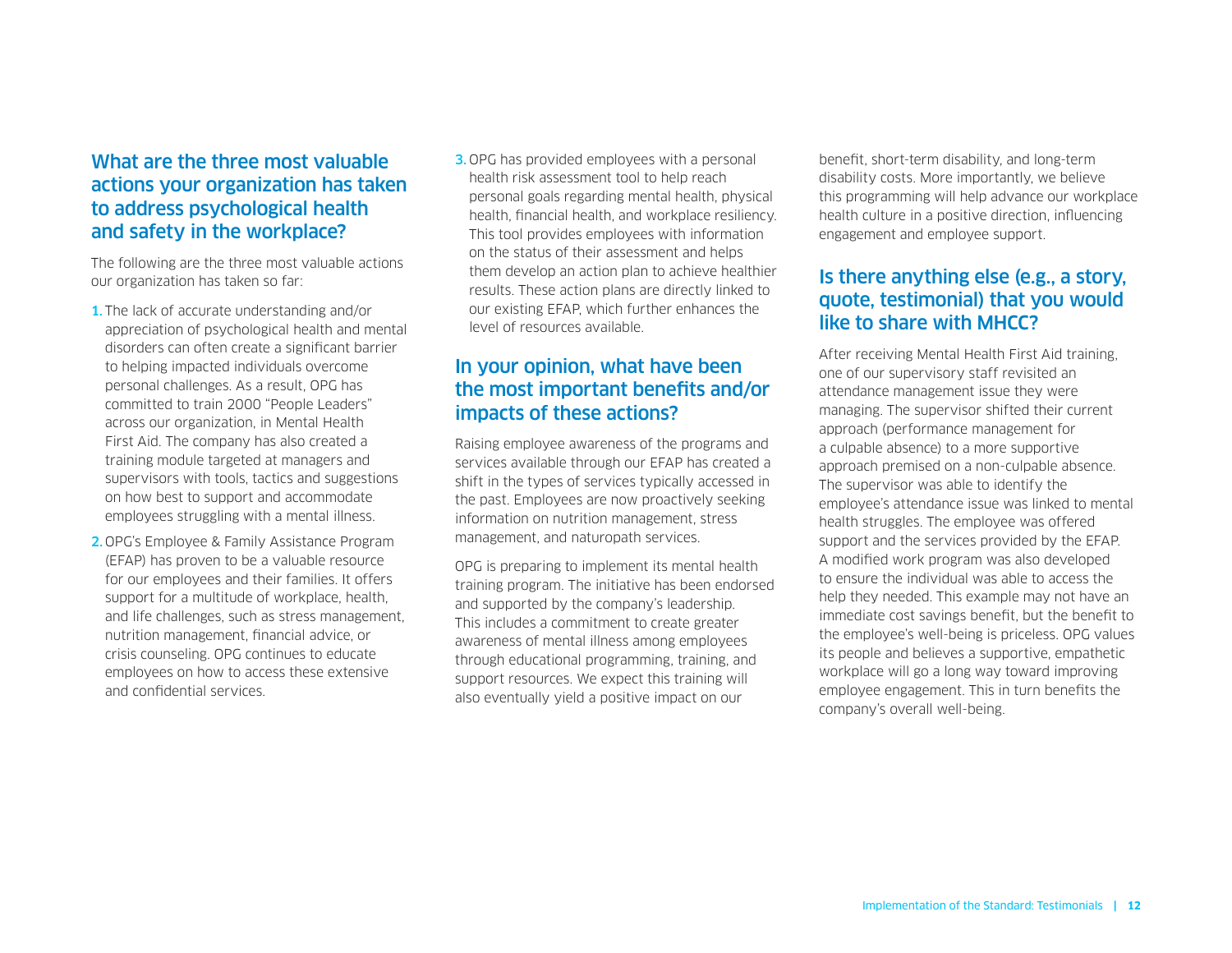<span id="page-12-0"></span>



|                                                                                                                       | <b>Organization Name</b> Haliburton, Kawartha, Pine Ridge<br>District Health Unit |
|-----------------------------------------------------------------------------------------------------------------------|-----------------------------------------------------------------------------------|
| Size of Organization 101-499 employees                                                                                |                                                                                   |
| <b>Depth of Organization</b> Regional                                                                                 |                                                                                   |
| Is your organization unionized.<br>non-unionized or a hybrid? Unionized<br>Sector most related to organization Health | <b>Date</b> July 28, 2016                                                         |
|                                                                                                                       |                                                                                   |

Contact Name Leslie Orpana Contact Title Director, Chronic Disease & Injury Prevention Contact Phone Number 905-885-9100 ext. 1221 Contact Email [lorpana@hkpr.on.ca](mailto:lorpana%40hkpr.on.ca?subject=)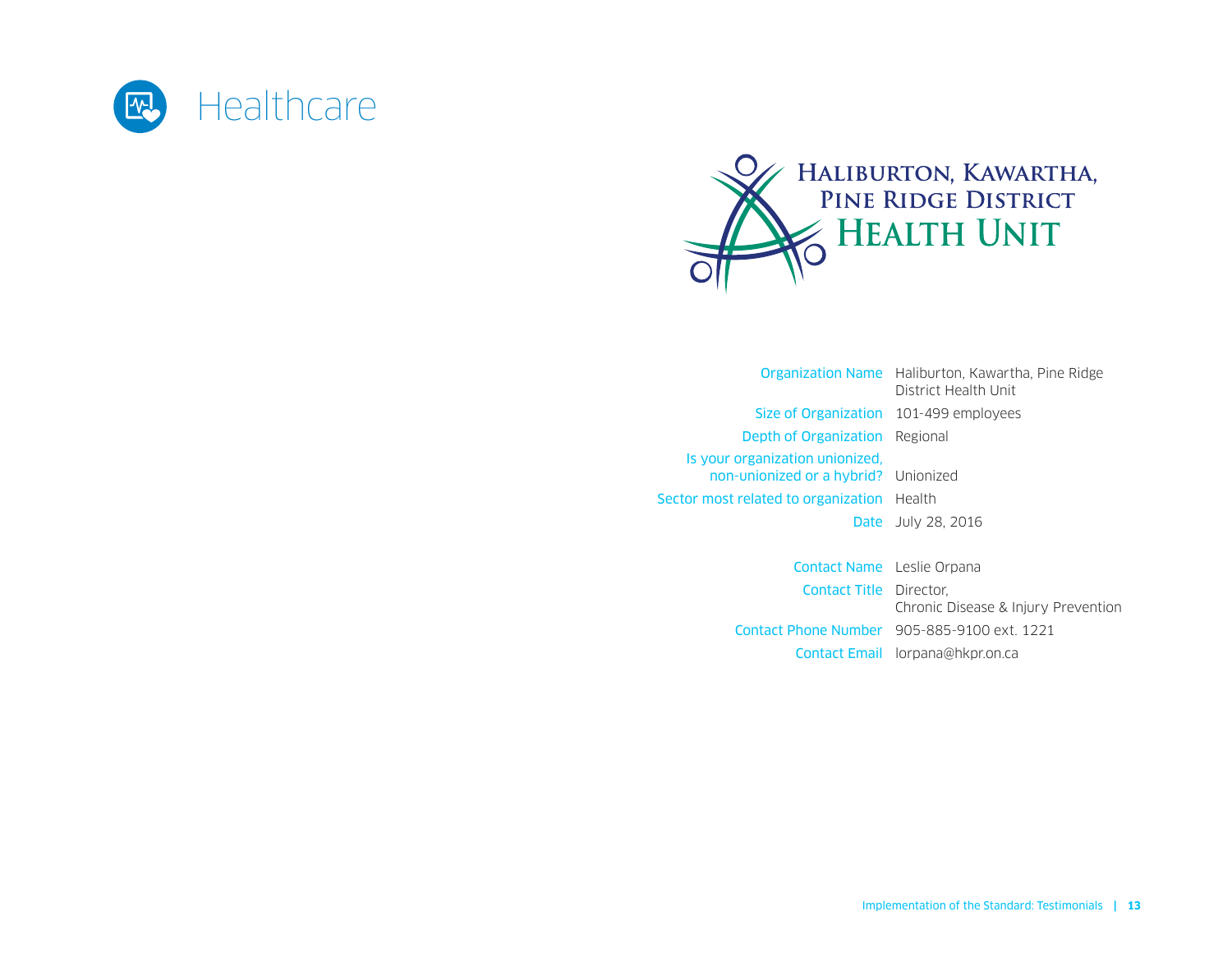Our organization's three most valuable actions to address this issue include:

- 1. Establishment of Champions: First, appointing a senior leadership champion who was personally committed to implementation of the Standard, who had content knowledge of workplace health, who was attentive to the details of implementation, who was able to maintain the Standard as an organizational priority and who was able to persevere through the ups and downs of such an initiative.
- 2. Secondly, capitalizing on the commitment of the Unions' leadership to the Standard by creating a Union/Management team of champions who were trained on PH&S and who created a work plan of supportive activities. Allowing staff to attend the various meetings and activities demonstrated support throughout the organization at both Union and Management levels, and created opportunities for discussions and meaningful engagement.
- **3.** Engaging employees to identify sources of work stress through the Guarding Minds@Work survey tool, as well as follow-up focus groups,

and then creating a detailed action plan that addressed the concerns identified. This action plan was developed jointly by the senior leadership of Management and the Unions.

4. Establishing a Management System whereby elements of the Standard were incorporated into new and existing policies and procedures. The jointly-created action plan was regularly monitored and updated, and there was regular communication and planned activities that demonstrated support for PH&S with a view to continuous improvement.

### In your opinion, what have been the most important benefits and/or impacts of these actions?

Among the most important benefits we have seen from our initiatives:

- Improved knowledge of the employer's efforts to promote and protect psychological health and safety and improvement in the psychosocial factors related to work stress. Scores improved on all factors through Guarding Minds@Work.
- There was a positive atmosphere at recent collective bargaining held with the two unions.
- Union leadership has expressly articulated that work stress has diminished.

#### Is there anything else (e.g., a story, quote, testimonial) that you would like to share with MHCC?

While we were already supportive of improving psychological health and safety in the workplace, participation in the Case Study Research Project was a good motivator to help with implementation of the Standard. Knowing that there would be a requirement to report on progress was an inspiration to put the necessary structures in place, and to be accountable for making progress.

We have had much informal feedback as well as formal survey responses that indicate that the psychological health and safety of employees has improved. Employees, including past and present union leadership, have expressed that things are better around the workplace since we started implementing the Standard. Union leadership has articulated that having all parties work together is very important and is the key to our success so far.

"Having everyone committed, and when everyone buys in to everything we do, the chances of success are that much higher."

– CUPE president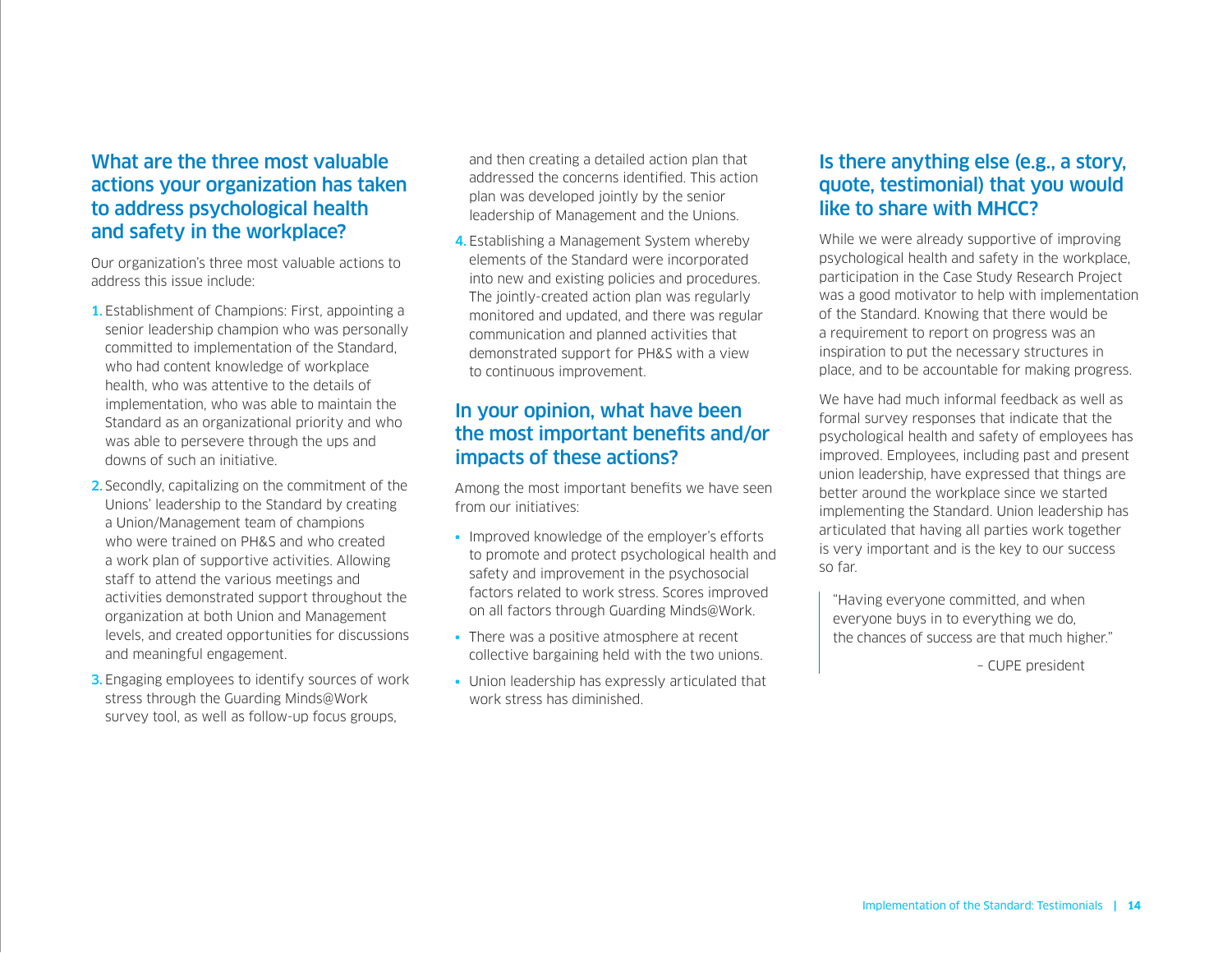

<span id="page-14-0"></span>Organization Name Groupe Roy Santé Size of Organization 500-1,000 employees Depth of Organization Regional Is your organization unionized, non‑unionized or a hybrid? Unionized Sector most related to organization Specialized health services Date November 30, 2016

> Contact Name Anne-Marie Cyr Contact Title Quality management coordinator Contact Phone Number 514-849-1357 ext. 2420 Contact Email [anne-marie.cyr.groys@ssss.gouv.qc.ca](mailto:anne-marie.cyr.groys%40ssss.gouv.qc.ca?subject=)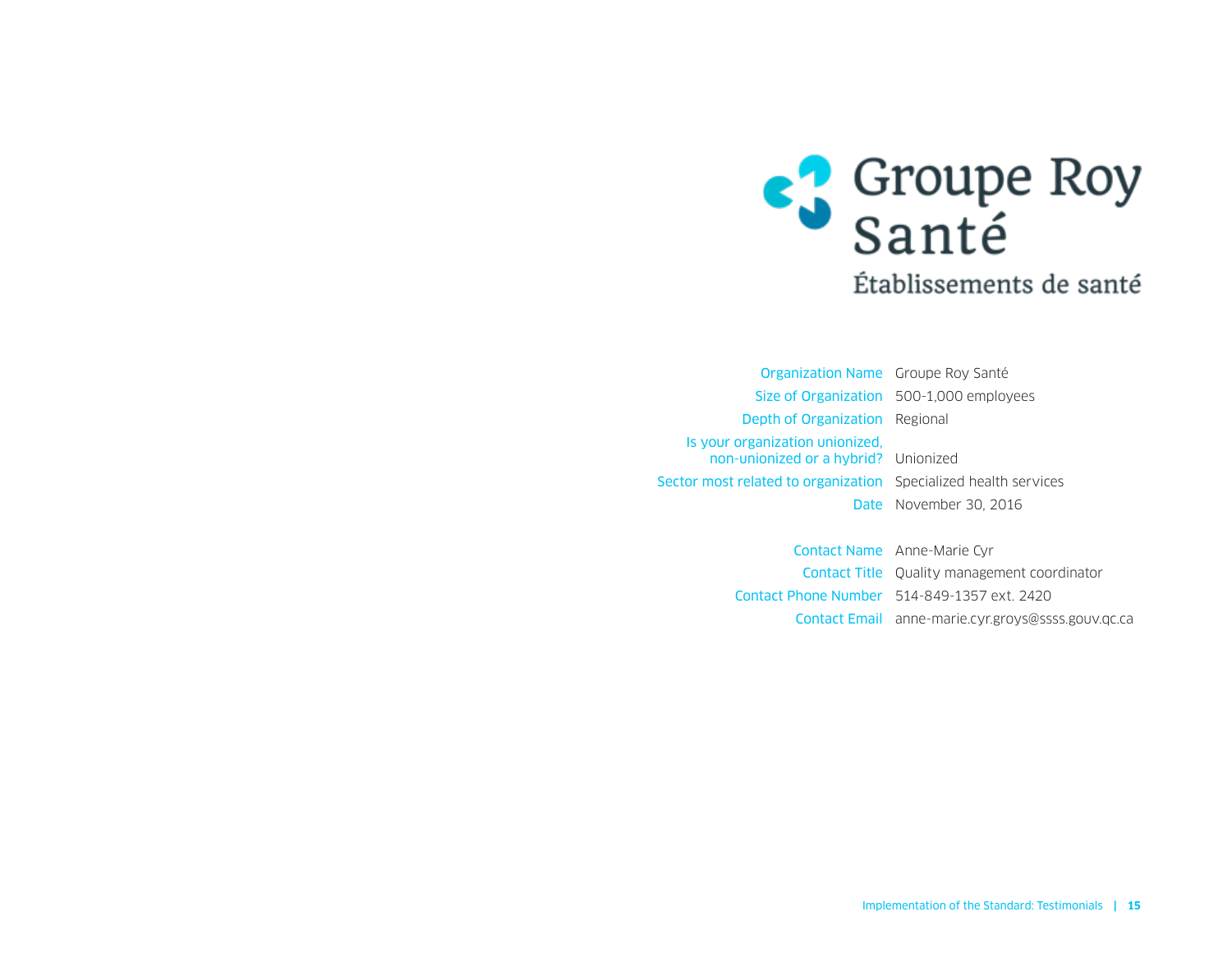#### 1.Work-life balance

Following a survey on workplace quality, the employees requested more flexible work-life balance conditions. In an environment where residents are cared for around the clock, with collective agreements that need to be respected, opportunities for improvement were limited. Several measures aimed at improving work-life balance were implemented, jointly with the local unions, to meet the needs of the employees and the residents.

2. Proximity management approach The managers have all been trained on the principles of LEAN management, and continuous improvement task forces have been formed in the workplaces. The employees meet regularly to discuss irritants, opportunities for improvement, work planning, and the needs of the residents. These discussions draw employees and managers closer together, and encourage greater involvement by the employees in the work planning process, with support from the managers.

3. Improvement of teamwork

An overall approach to improve teamwork was implemented within the organization. The tools developed in conjunction with the employees and the managers were given to all the teams so that they could set concrete improvement objectives based on a "portrait of the ideal team." These team objectives are reassessed annually as part of a collaborative approach involving employees and managers.

# In your opinion, what have been the most important benefits and/or impacts of these actions?

#### 1.Work-life balance

The new work-life balance conditions helped to decrease absenteeism in the short term. Since leaves are pre planned, it is much easier to schedule replacements for absent employees, thereby reducing the number of staff members who deal with residents. As a result, the residents are safer and the work climate is more positive because everyone who is scheduled to work shows up at the start of their shift. It is also easier to identify and deal with cases of problem absenteeism.

- 2. Proximity management approach The proximity management approach has improved the work climate through a continuous reorganizing of each team's work based on the residents' needs. The employees are involved in planning their work, which not only increases their feeling of control but also their sense of responsibility for providing quality services. This also improves the residents' safety.
- 3. Improvement of teamwork

The approach to improve teamwork had an impact mainly on the quality of the work climate and the creation of a positive work culture centered on cooperation and mutual aid. Communication within the teams is improved,

and irritants are identified faster, which prevents problems from escalating on the teams. This approach has led to fewer absences due to work-related mental health issues.

## Is there anything else (e.g., a story, quote, testimonial) that you would like to share with MHCC?

Most of the employees at Groupe Roy Santé are patient attendants, on the front line providing care and services to residents. The impacts of the actions implemented on the patient attendants were assessed as part of a specific employee engagement and development project. In June 2016, this project, entitled "Nos préposés aux bénéficiaires – des maîtres de l'accompagnement" received an excellence award in the category "Mobilisation et valorisation des ressources humaines" from the Ministre de la Santé et des Services sociaux.

The results speak for themselves: The annualized turnover rate has improved by 33%, the one-year patient attendant retention rate by 35%, the short-term unplanned absence rate by 41%, and the disability insurance claim rate by 19%.

There was also a substantial improvement between the results of workplace quality and employee engagement surveys administered in 2011 and in 2015: 22% improvement in staff achievements, 16% in involvement, 27% in cooperation, 47% in manager support, 31% in communication, 27% in manager leadership and, finally, 14% in safety and environment.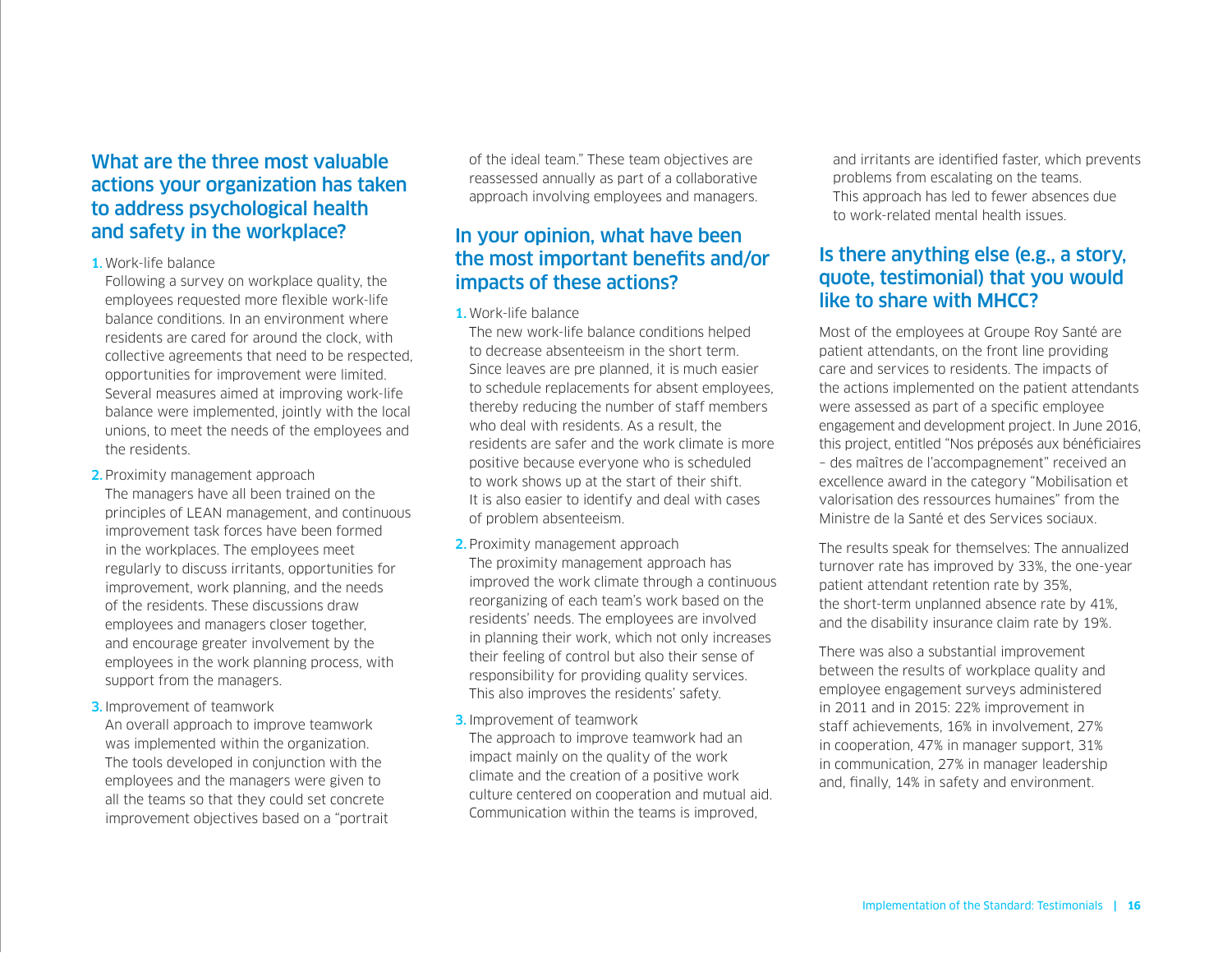<span id="page-16-0"></span>



|                                                                             | <b>Organization Name</b> ArcelorMittal Dofasco                 |
|-----------------------------------------------------------------------------|----------------------------------------------------------------|
| Size of Organization                                                        | $1,000+$ employees                                             |
| Depth of Organization                                                       | National                                                       |
| Is your organization unionized.<br>non-unionized or a hybrid? Non-unionized |                                                                |
| <b>Sector most related to organization</b> Private Sector                   | Manufacturing                                                  |
|                                                                             | <b>Date</b> April 5, 2017                                      |
|                                                                             | Contact Name Norma Bonner                                      |
|                                                                             | <b>Contact Title</b> Manager Integrated Health<br>and Wellness |
| Contact Phone Number 905-548-7149                                           |                                                                |
|                                                                             | <b>Contact Email</b> norma.bonner@arcelormittal.com            |
|                                                                             |                                                                |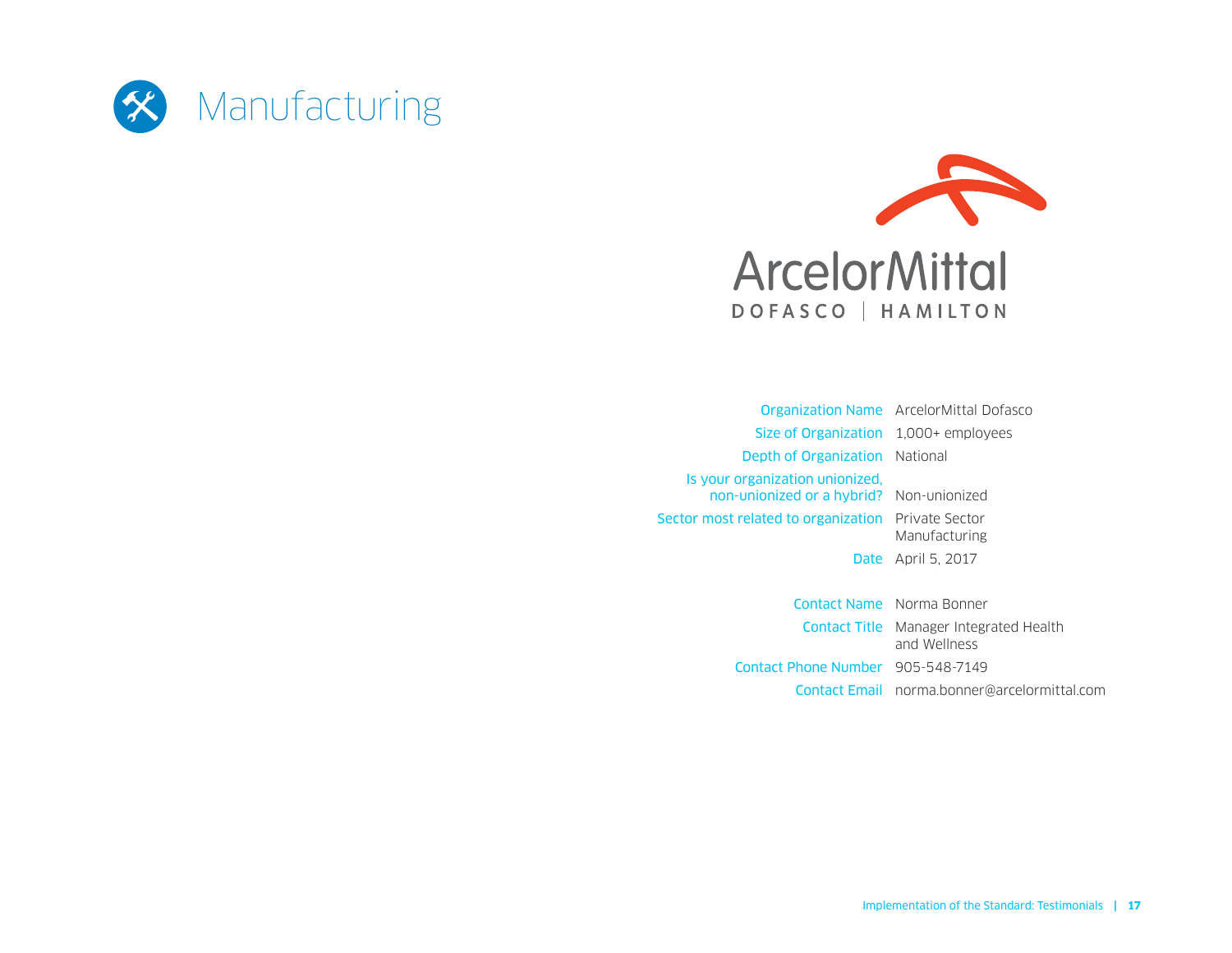At ArcelorMittal Dofasco, Mental Health is an important part of our Journey to Zero – a program that aims to eliminate accidents, injuries and illnesses – both physical and mental.

As a company, we feel that we all have a responsibility to speak up about mental health and we are in good company on that front with many other organizations taking lead roles in many different, and innovative, ways. Our longstanding belief is: Our product is steel. Our strength is people® and their health and safety is our number one priority which includes both physical and mental health.

In 2015, we implemented our Mental Health Policy which reinforces our commitment to employees while setting expectations of leadership. This policy not only brings our philosophy to life, but also sets a new benchmark within our industry.

An important part of improved mental wellbeing is raising awareness and eliminating stigma. That's why we take time, alongside other organizations recognizing Mental Health Week, to educate employees about the resources available to them as well as how mental health fits into behaviours of our health and safety program, which are: Stop, Challenge, Choose at home and work. We feel this is something everyone should use in their daily lives – Stopping to recognize the symptoms associated with mental health, Challenging stigma and Choosing to help ourselves and those around us. An estimated 30 per cent of our employees signed their commitment to mental health at our 2015 Health and Safety Fair. Through change house displays, weekly mental health digital display content as well as Not Myself Today Training and Awareness, we have reached a significant number of our employees every year. In addition, a component on mental health awareness has been added to all New Employee Onboarding sessions.

We also continue to work closely with community partners to improve mental healthcare services in our region, from our investment in St. Joseph's Healthcare's new West 5th Campus as well as their Mental Health Morning, to significant investments in Child and Youth Outpatient Mental Health Programming at McMaster Children's Hospital.

#### In your opinion, what have been the most important benefits and/or impacts of these actions?

Our focus on mental health has allowed us to achieve a Canada Awards for Excellence silver recognition in Mental Health at Work. This designation has helped us to formalize our commitment to Mental Health and to ensure that we have covered all of the important aspects required. The visibility of mental health within our organization has brought renewed awareness to the support and resources offered and has inspired employees to get on board in recognizing and supporting mental health.

We have also had an increase in the utilization of our Employee Family Assistance Program and have had feedback from employees that they feel more open to speak about mental health in the workplace.

Additionally, our Wellness Programs, already robust in breadth, have expanded to include Resiliency, Mindfulness and Be Well Active Living for Mental Health. We've done a lot of work and made some key investments, but we also know there is always more to do.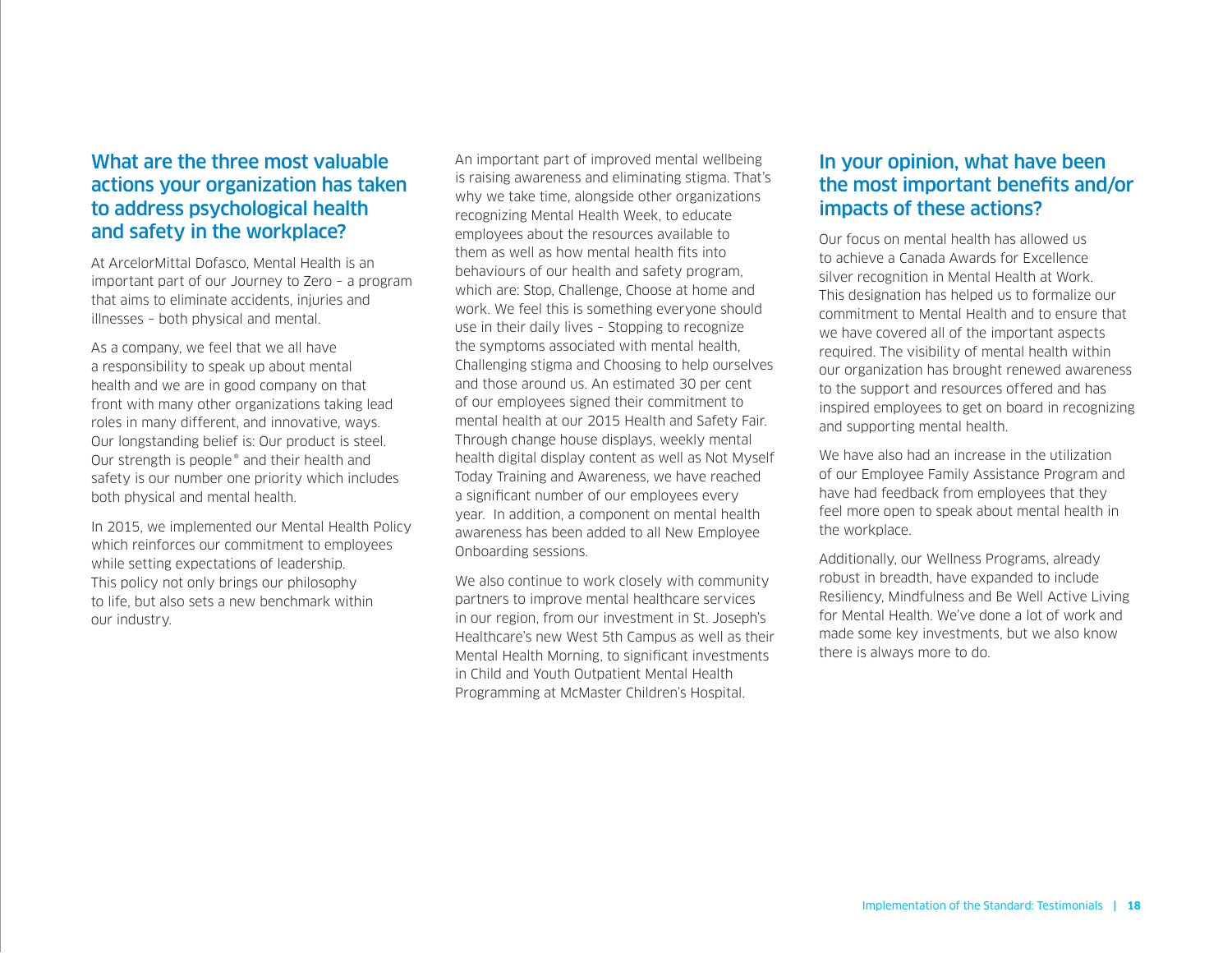### Is there anything else (e.g., a story, quote, testimonial) that you would like to share with MHCC?

ArcelorMittal Dofasco is committed to being a leader in workplace mental health and was first recognized in 2014 by Excellence Canada. Our company continues to look for new and innovative ways to continuously improve on our approach to mental health both in the workplace and in our community.

To that end, in 2016, we extended our partnership with St. Joseph's Healthcare to develop a toolkit for employers to help them address mental health in their own workplaces. Focusing on employee recruitment, retention and return to work, as well as employees' psychological safety, the toolkit will improve the knowledge of mental health and addiction within the workplace and promote a culture of psychological safety for both the employer and employee.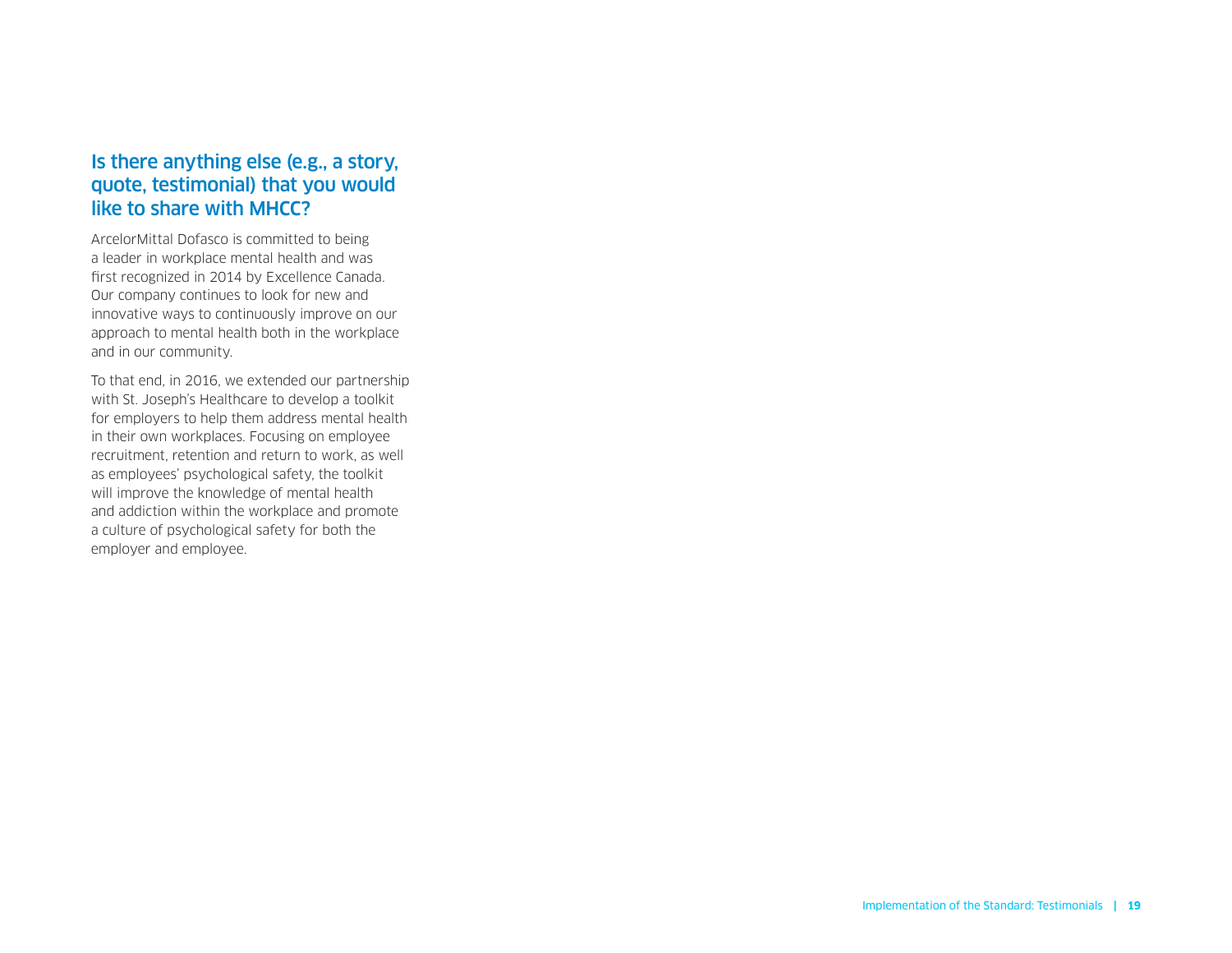<span id="page-19-0"></span>



|                                                                      | <b>Organization Name</b> Calgary Police Service |
|----------------------------------------------------------------------|-------------------------------------------------|
| Size of Organization 1,000+ employees                                |                                                 |
| <b>Depth of Organization</b> Regional                                |                                                 |
| Is your organization unionized.<br>non-unionized or a hybrid? Hybrid |                                                 |
| Sector most related to organization Law / Justice / Policing         | Municipal                                       |
|                                                                      | <b>Date</b> March 14, 2016                      |
|                                                                      |                                                 |
| Contact Name Theresa Shaw                                            |                                                 |
|                                                                      |                                                 |

Contact Title Wellness Coordinator Contact Phone Number 403-428-8959 Contact Email [tshaw@calgarypolice.ca](mailto:tshaw%40calgarypolice.ca?subject=)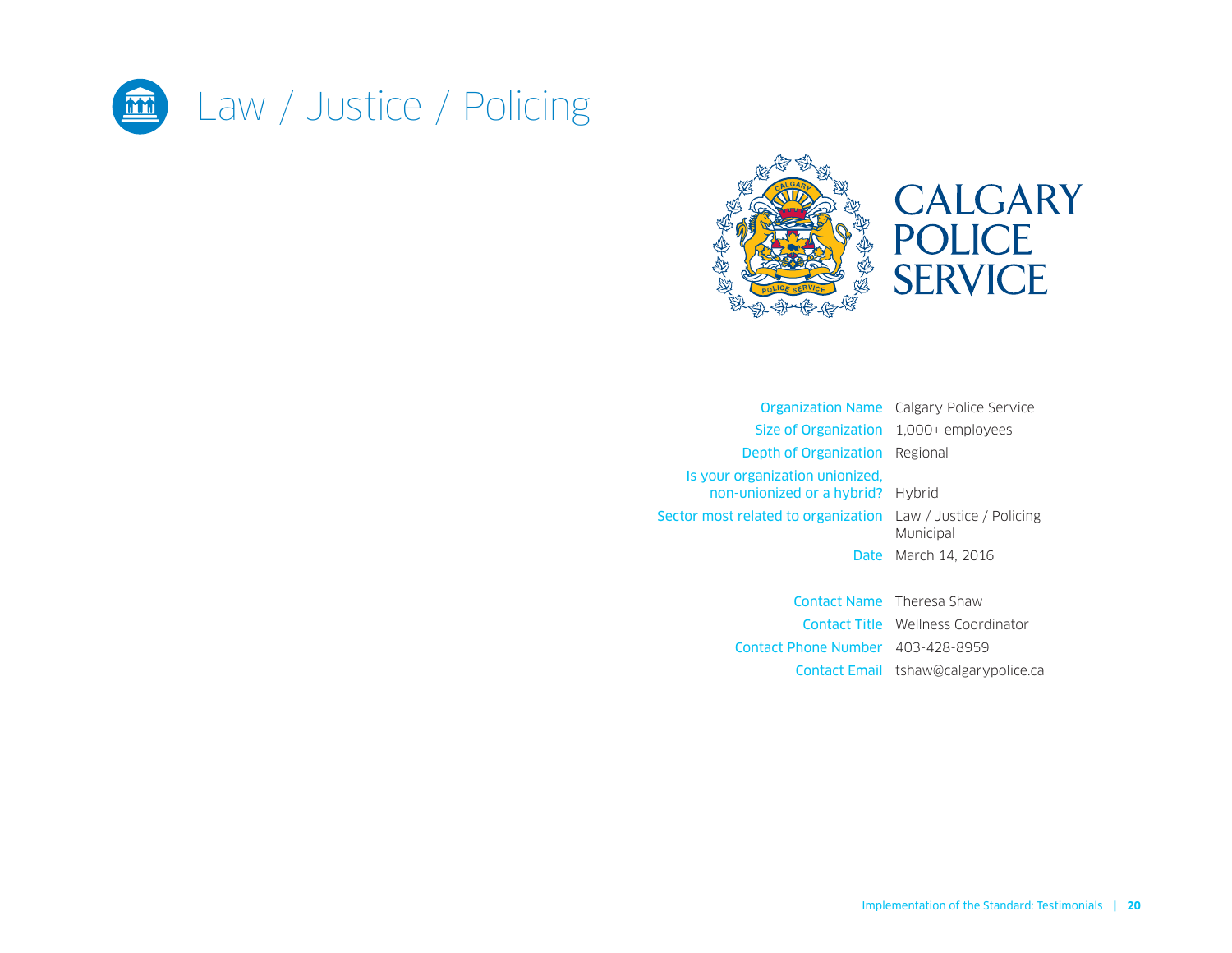We take the mental health of our employees very seriously. Over the years we have built a comprehensive mental health program, which includes a wide range of resources to our employees – from prevention to peer support, to specialized professional support.

In October 2014, the Calgary Police Service launched the Road to Mental Readiness (R2MR) program. Initially developed by the Canadian Department of National Defence, the Calgary Police Service is the first police agency to customize the program for its employees.

The program provides participants with applications they can put into practice to develop and maintain their well-being. It strives to balance education with a health focus while developing skills to better recognize and understand mental illness.

We know from research that if identified and treated early, mental health concerns can be temporary and reversible. By creating resiliency and strengthening skills, our officers are better husbands, wives, mothers, fathers, daughters and sons – and are stronger, more resilient police officers.

In addition to the preventative information provided in R2MR, we also offer a Chaplaincy service, Peer Support program and professional help through our Psychological Services Division.

We offer these services to our employees because we recognize that offering support and ensuring that resources are in place is making a difference in our employees' lives. We're changing the conversation on mental health.

In June 2015, the Mental Health Advisory Committee was set up to provide support, as well as an avenue to ensure all mental health initiatives, training, operational structures and organizational polices are aligned to a Calgary Police Service strategy to manage mental health concerns and situations. The Psychological Services Division plays a key role in providing subject matter expertise on the area of mental health issues.

For sustainability CPS participates in the following initiatives:

- Bell Let's Talk Campaign
- Suicide Prevention Day
- Mental Health Week

Speaking openly about mental health while providing educational programs and options for seeking help is what makes our organization stronger.

#### In your opinion, what have been the most important benefits and/or impacts of these actions?

R2MR is making a difference not only directly from the courses, but even more importantly indirectly through peers.

R2MR evaluation results show a significant decrease in stigmatizing attitudes in managers and employees; a significant increase in resiliency, and an increase in overall mental health and well-being.

CPS employees do amazing work under intense pressure and scrutiny. While the evaluations demonstrate participants' changing views on mental health and their resiliency, the real success stories come from employees seeking help as a result of the program.

We may never know the number of lives we all have impacted, but we know that we have made a cultural shift in our organization.

R2MR has become yet another valuable asset in our ability to take care of ourselves and others.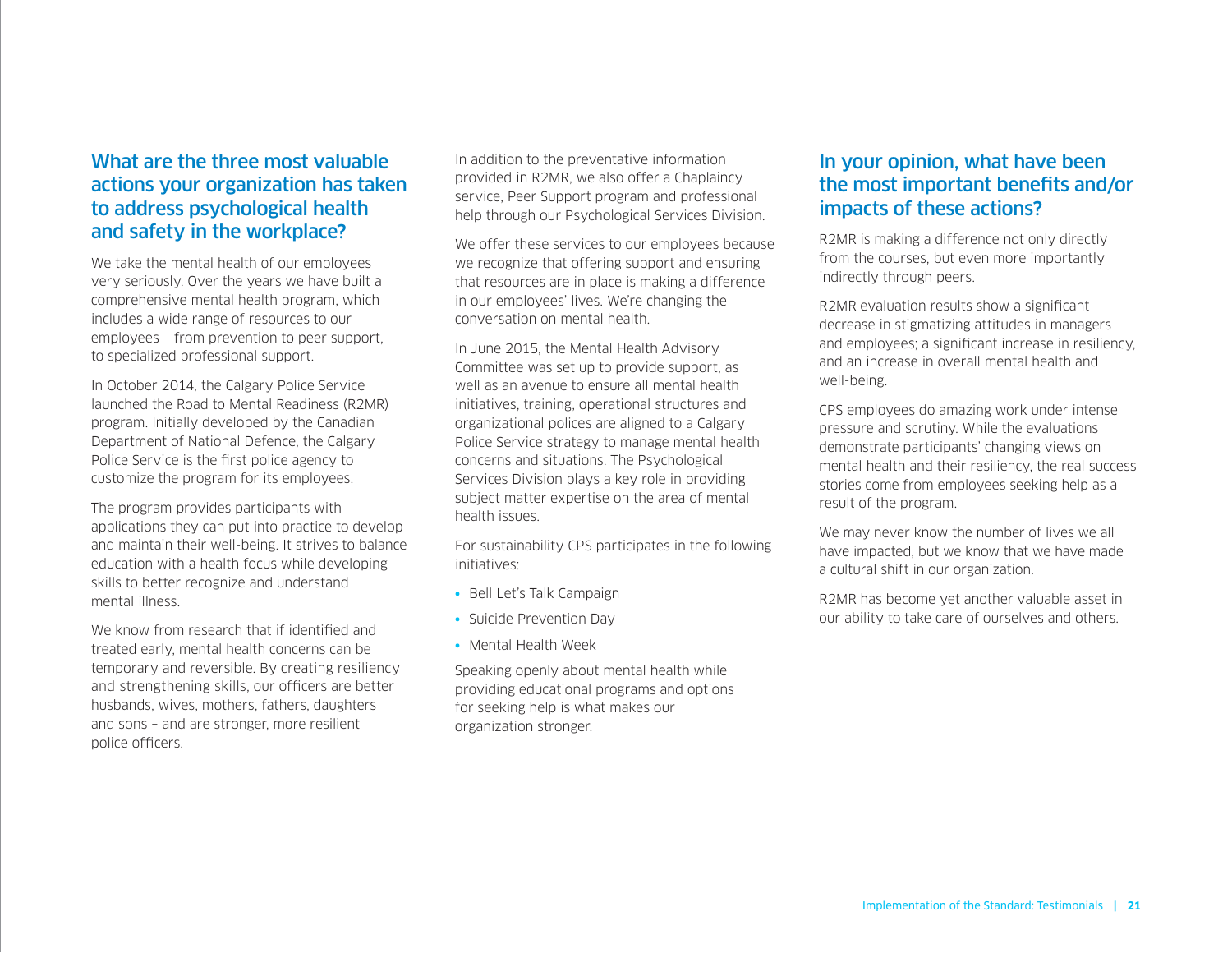#### Is there anything else (e.g., a story, quote, testimonial) that you would like to share with MHCC?

#### **Testimonials**

"Sgt, Thanks again for reaching out to me after my 900 [Officer Involved Serious Injury or Death]. And on that same note. I thought you'd like to know this. After your R2MR session, I went and chatted to the guys over java. One member close to me, put his hand up and said he needed help and that home life was suffering badly. He's now coming along with me to the psychologist, we're going to do back-to-back sessions during shifts. It all stemmed from your R2MR chat. I have seen lots of barriers and stigma coming down as members will go to the psychologist or psychiatrist in uniform and marked cars, not worried that fellow members see them there."

– Front Line Constable

"Everyone in the CPS regardless of being civilian or sworn should embrace this [R2MR] course because mental health doesn't have boundaries and is not only prevalent in the our work life but also in our home life. This is an illness that has impacted my own family and sadly by taking the course it brought great awareness into my own life of where I fit on the scale of wellness.

"We offer a great deal of wellness opportunities at CPS such as doctors, fitness courses, and flexible work hours for work/life balance which I truly support. However, the R2MR course in my opinion is the one that brings clarity for supervisors and provides the support that we need to maintain our own wellness but also to support CPS members and their families who are impacted by mental health issues to make a better workplace for all of us."

– Civilian Member

"I have been a member of this organization for over fifteen years and have had amazing opportunities for development in my career — however, not one that impacted me as much as R2MR. Out of all the courses and developmental opportunities I have had, R2MR has changed my life both, personally and professionally. Life can be hard, unfair and test our strength, resiliency and abilities. R2MR has normalized what I have felt over the years and provided me the knowledge and language to decrease stigma, remove barriers to care and help me improve my own mental health and the mental health of peers around me. R2MR has given me the tools necessary to successfully support people "back into the green" as a leader in this organization."

– Sworn Member

"I am a Mental Health Professional with years of experience in a variety of capacities serving individuals experiencing mental health and addiction challenges.

"My home was destroyed in the 2013 flood that devastated Calgary. For almost 5 months, my son and I lived on a variety of couches and air-mattresses. Approximately one month after we finally were able to move back home, I started working with the Calgary Police Service (November 2013).

"I completed the R2MR Train the Trainer course in December 2013 and began providing training. It was during my first training session, that I looked at the Mental Health Continuum and realized silently, "I'm in the Orange-Red!". I realized at that moment that I had been so busy surviving, I hadn't paid attention to my own health.

"Despite the fact that I am a mental health expert, and work with other mental health experts in a variety of areas, none of us had recognized or identified that my mental health had been declining post-Flood. It wasn't until I was teaching the MHCM that I was able to do some self-reflection and realize that I needed help.

"I went for help immediately after that discovery, and have been able help others by teaching the Mental Health Continuum Model. It's one of my favorite tools!"

– Mental Health Professional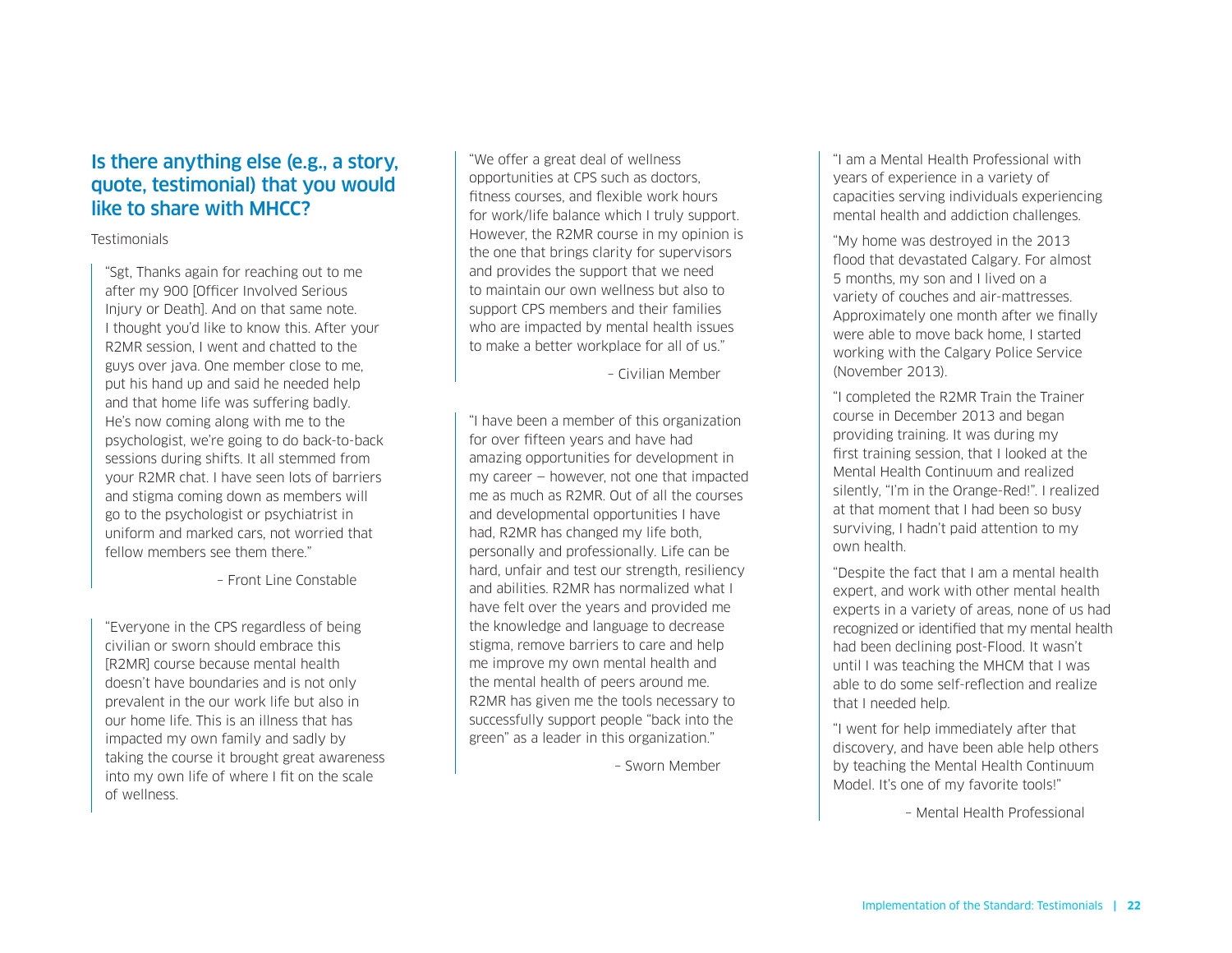<span id="page-22-0"></span>



Organization Name Canada Sportswear Corp. Size of Organization 21-100 employees Depth of Organization National Is your organization unionized, non‑unionized or a hybrid? Non-unionized Sector most related to organization Private Sector Wholesale Trade / Reseller **Date** March 29, 2016

> Contact Name Ralph Goldfinger Contact Title Co-CEO Contact Phone Number 416-740-8020 ext. 314 Contact Email [ralph@canadasportswear.com](mailto:ralph%40canadasportswear.com?subject=)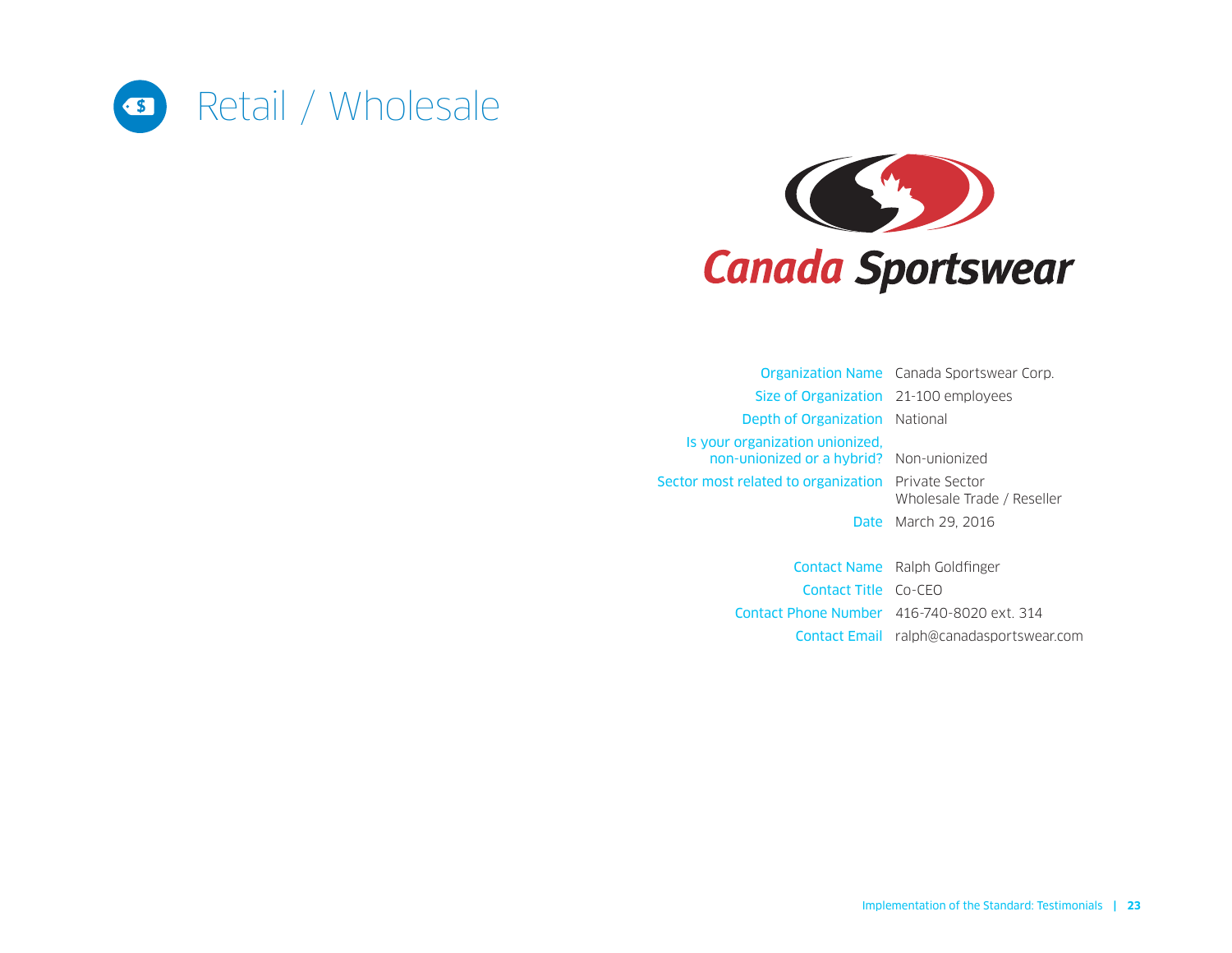The three most valuable actions our organization has taken to address psychological health and safety in our workplace are:

- 1.We've become aware of each employee's inherent habits and attributes. Negative changes should be confronted, not for the purpose of condemnation, but rather for the pursuit of understanding the change. Aberrations in demeanor, performance, absenteeism and other issues can be a first sign of mental distress. It is important as an employer to recognize inconsistencies and work with the employee, instead of potentially dismissing the employee from the company.
- 2.We fit the job with the right person. In a competitive environment there are great pressures to demand more from each employee. A person could either be under-qualified for the requirements of a job, or that position could be too time consuming for that person. In each case the employee is not in control, causing a feeling of failure or that the job controls them. Each position must be monitored on a continuous basis to ensure it does not exceed the person's capability.
- **3.** We've created a family atmosphere. Looking out for each other is a goal that organizations of all sizes should strive for. Isolation can occur if a person is treated as a cog in a wheel. One can feel alone, like on a deserted island, creating a perception that reaching out is futile. We maintain an open-door policy in order for each employee to gain trust in the workplace, so that they can confide with staff. We had an instance where an employee who clearly showed signs of distress due to outside matters was unable to make lunch for himself. The co-workers that were in his department volunteered to bring him lunch. This was done on an alternating basis. We all face times of need during our lifetime and a support team can make a positive difference.

#### In your opinion, what have been the most important benefits and/or impacts of these actions?

Although not calculated on the basis of a return on investment, we have seen the following benefits:

- 1. Reduced absenteeism leading to minimal disruption in workflow;
- 2. Longevity of employment which is minimizing the cost of hiring;
- **3.** Employees who treat the firm as their own which leads to better quality work;
- 4.Personal satisfaction that we have helped people in time of need;
- 5. Reduced pilferage.

#### Is there anything else (e.g., a story, quote, testimonial) that you would like to share with MHCC?

We have a female employee who has undergone chemotherapy and very recently received a double mastectomy. The third step is radiation treatment. Throughout this process she has continued to work remotely by choice. Working allows her to gain confidence after a major physical health issue and she's been able to concentrate on productive issues rather than focus on her medical condition. She is engaged in life, and as a company we feel we have had some part in her success.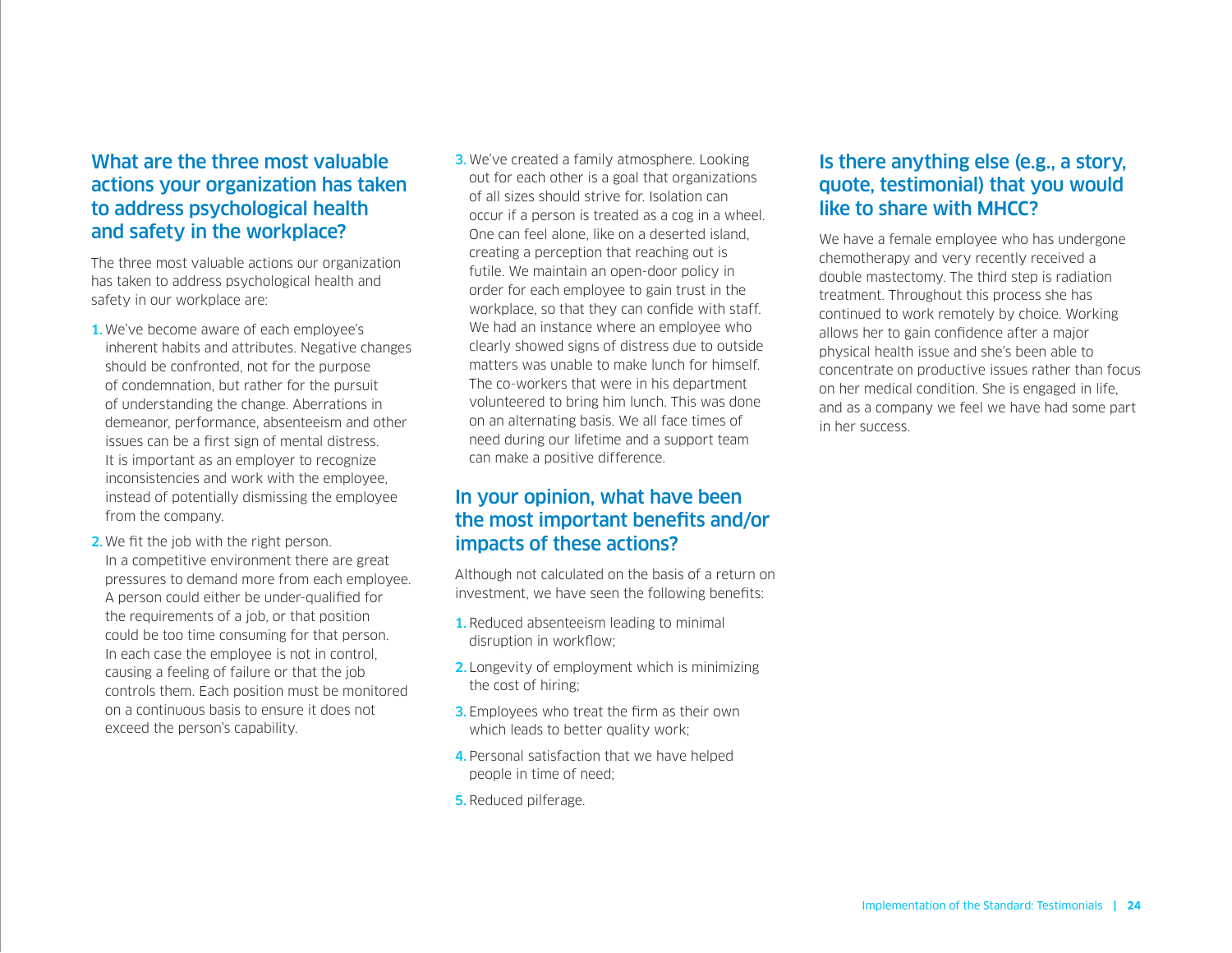<span id="page-24-0"></span>



Organization Name NAV CANADA Size of Organization 1,000+ employees Depth of Organization National Is your organization unionized, non‑unionized or a hybrid? Hybrid Sector most related to organization Private Sector Transportation / Logistics Date March 14, 2016

> Contact Name Lyne Wilson Contact Title Director, Talent Acquisition and Organizational Health Contact Phone Number 613-563-7270 Contact Email [Lyne.wilson@navcanada.ca](mailto:Lyne.wilson%40navcanada.ca?subject=)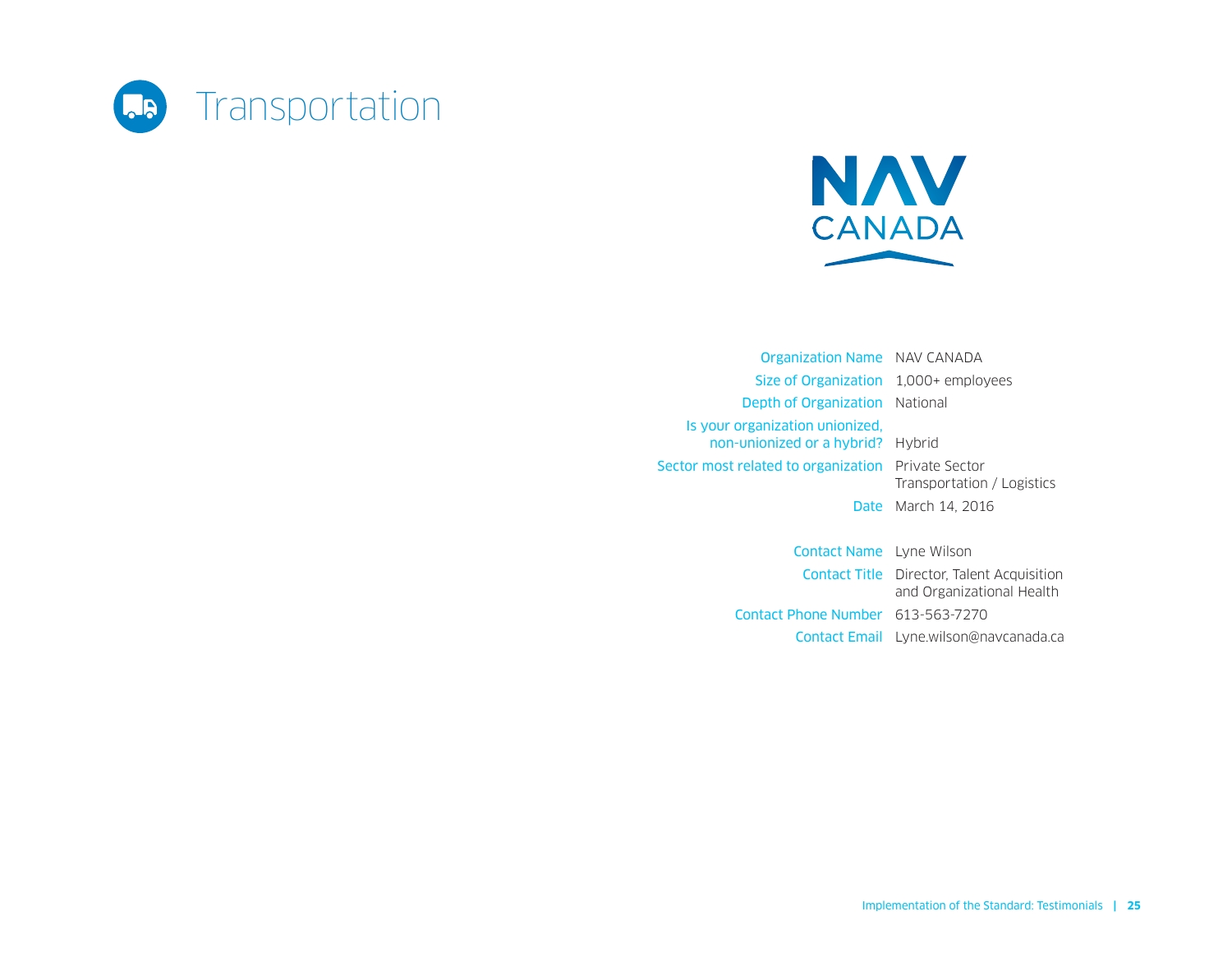Below are the three most valuable actions we have taken to address psychological health and safety in the workplace:

- 1. In October 2012, NAV CANADA became one of the first private-sector companies in the country to implement a mental health peer support program, Light the Way. With this program, trained peer supporters share their experiences living with mental health challenges and provide confidential support to fellow employees experiencing similar issues. Together they explore options in terms of treatment, support systems and resources. Light the Way builds on successful peer support programs pioneered by NAV CANADA: Critical Incident Stress Management and the Chemical Dependency Education and Rehabilitation Program. Today the company is considered a national leader in the peer-support area.
- 2. The company has established a mental health policy and a strategy that consists of these five pillars: creating a culture that stands up to stigma; building awareness of the resources and support available; building awareness and skills to deal with and prevent occurrences; focusing on early intervention; and building sustainability through monitoring and evaluation. In comparing our mental health initiatives against the Mental Health Commission of Canada's Psychological Health and Safety Standard, we found that more than 80% of its recommendations are addressed by our policies and practices. Strengths include: senior management commitment; effective peer support and wellness programs; third-party providers, such as Sun Life, Shepell and others; and policies that support health, safety and a respectful workplace.
- **3. NAV CANADA** is active in both implementing and participating in mental health awareness campaigns. Our Healthy Minds initiative provides information and resources online for use by employees. The company regularly participates in external campaigns such as Mental Health Awareness Week and Healthy Workplace Month. We provide health information and tools on our Live Well website, including a video library offering guidance on coping with everyday challenges, and have introduced anti-stigma campaigns such as Not Myself Today.

#### In your opinion, what have been the most important benefits and/or impacts of these actions?

Three employee peer support programs at NAV CANADA – Light the Way, Critical Incident Stress Management and the Chemical Dependency Education and Rehabilitation Program (CDERP) – openly acknowledge the reality of mental health issues in the workplace. We believe they have gone a long way toward building an anti-stigma culture at our company.

In particular, with the introduction of Light the Way, which supports employees with personal or family mental health challenges, we have seen increased usage of our Employee Assistance Program and psychological services, and more requests for educational sessions from employees. This also indicates increased awareness on where employees can obtain such services.

We have also seen lower rates of short-term and long-term disability. Over a five-year period (FY 2009-FY2014), short-term disability related to mental health absences declined by 20% and long-term disability related to mental health declined by 10%.

NAV CANADA conducts a comprehensive employee engagement survey every two years. In comparing results from the last four surveys, we have seen a steady increase in the number of employees who agree that employee health and well-being is strongly supported in our company.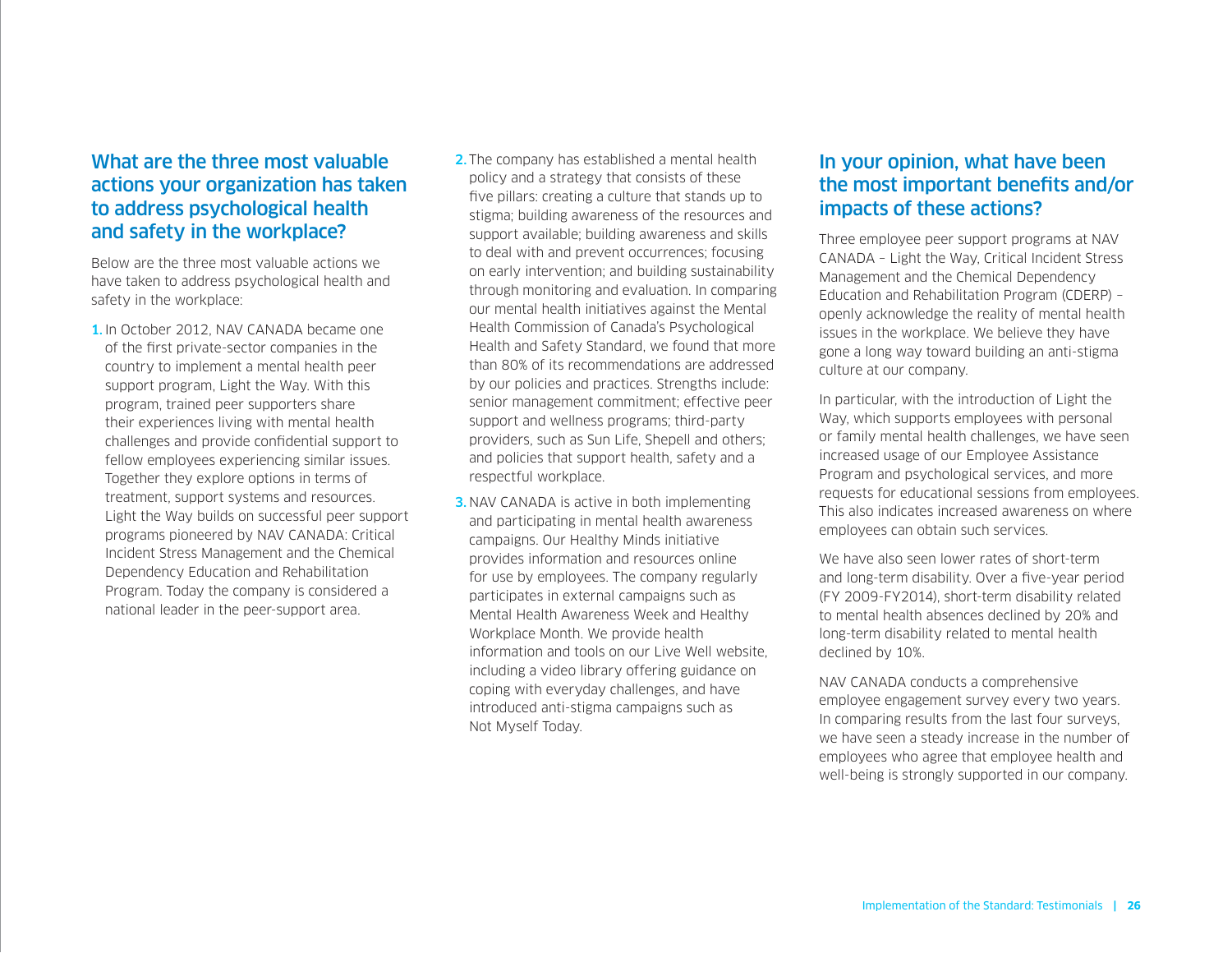With respect to CDERP, which has supported addiction treatment and rehabilitation since 1992, 100% of the program's clients have returned to work and more than 95% have sustained their recovery.

In 2015, we held our first joint national conference involving both Light the Way and CDERP, which acknowledged the connection between mental health and addiction. The conference featured inspirational guest speakers, discussions on the role of peer support, and ideas on how to continue to lift the stigma of mental illness in the workplace.

In conclusion, we believe the existence of these programs have helped to 're-humanize' the workplace, with less stigma, more openness, and earlier resolution of potential mental health issues.

#### Is there anything else (e.g., a story, quote, testimonial) that you would like to share with MHCC?

What follows are excerpts of testimonials from two employees who faced chemical dependencies and participated in the company's CDERP program:

"I owe a lot to the Company and to the CDERP program. My advice for anyone in a similar situation is to be prepared to jump in feet first. NAV CANADA will take care of you, and that includes investing a great deal of time and money in a fantastic recovery facility. The program changed my relationships, saved my job and changed my life."

– NAV CANADA employee

"I have been in recovery for 12 years. Before that, I was in a dark, black hole and I called a fellow employee who was a former client of CDERP and he got me into the program. My choice at the time was to seek recovery or die. CDERP saved my life … I always thought help was far away. I always thought that I could do it myself, but until I took the initiative to ask for help, until I stepped forward, I was not able to change.

"Today I try to live a plain, honest, moral life. I am still involved in AA and so is my wife. Our house is known as a safe house We welcome anyone who wants to recover: Just come on in, have a coffee and let's get started. I have been told by family members that I am an asset, especially through recent troubled times of family illness and tragedy. I owe my life to NAV CANADA and I am grateful."

– NAV CANADA employee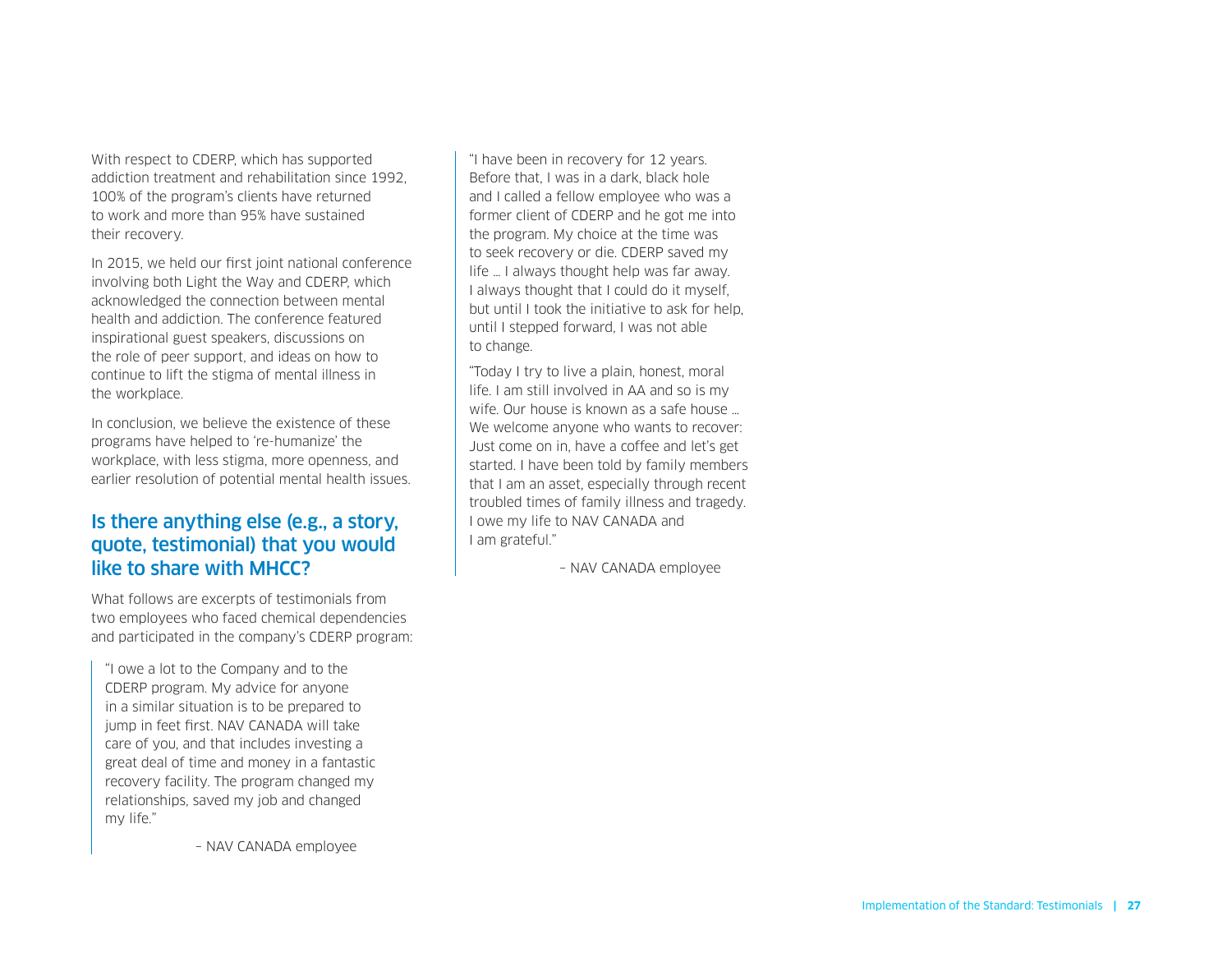<span id="page-27-0"></span>



Organization Name Canadian Institutes of Health Research Size of Organization 101-499 employees Depth of Organization National Is your organization unionized, non‑unionized or a hybrid? Non-unionized Sector most related to organization Federal Government **Date** July 21, 2016

> Contact Name Lynn Frappier Contact Title Labour Relations Advisor Contact Phone Number 613-948-6752 Contact Email [lynn.frappier@cihr-irsc.gc.ca](mailto:lynn.frappier%40cihr-irsc.gc.ca?subject=)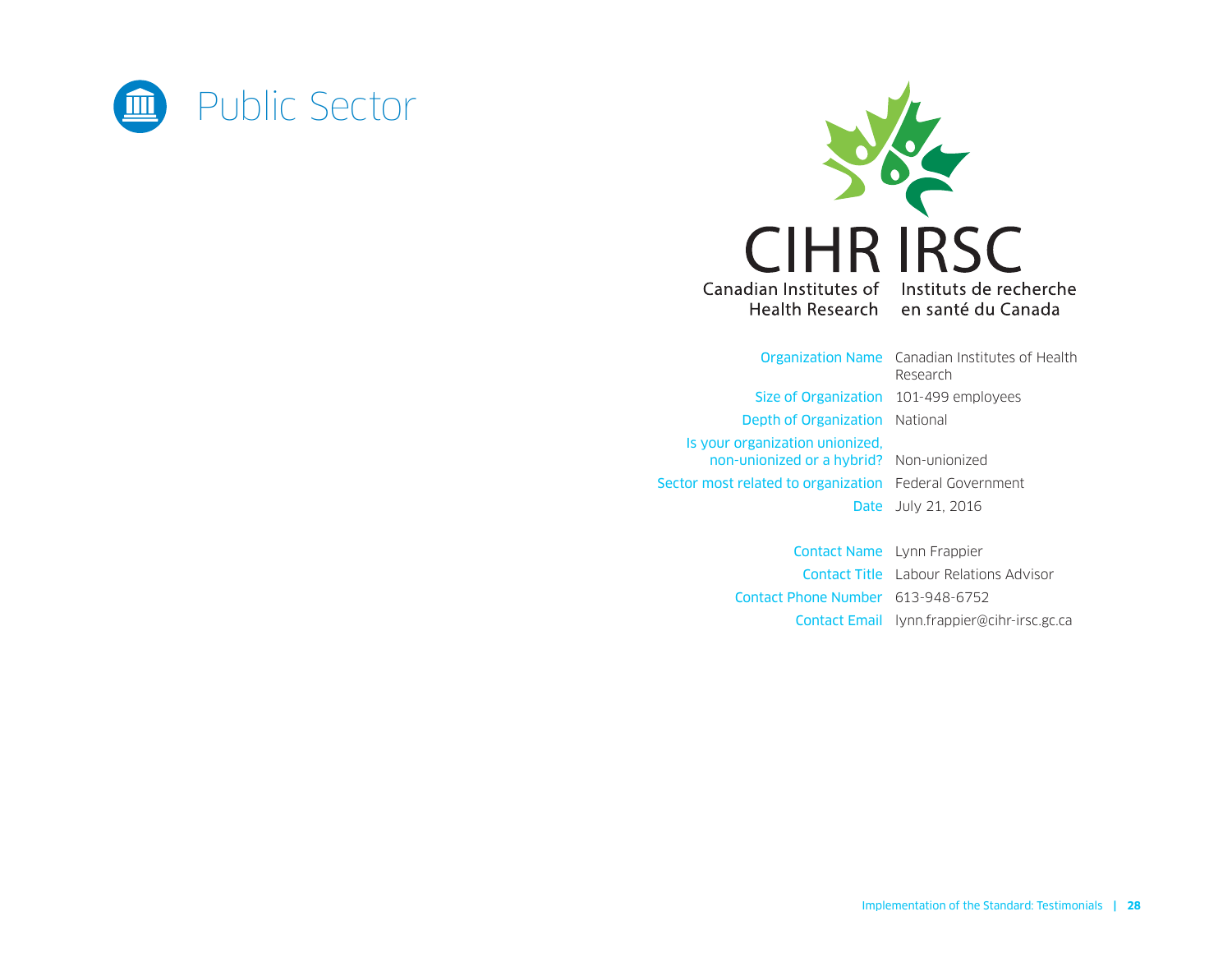Our most valuable actions on psychological health and safety in our workplace include:

- 1. Receiving leadership support for our mental health strategy and implementation strategy.
- 2. Investing in education and awareness through the purchase of the "Not Myself Today" anti-stigma campaign, "Mental Health First Aid" and "The Working Mind" training.
- **3.** Establishing a working group of employees and managers committed to being mental health ambassadors and supporting the change in culture that fosters and encourages healthy workplace and individual behaviours and mindsets.

## In your opinion, what have been the most important benefits and/or impacts of these actions?

Most notably, we've heard from employees who are living with various mental health challenges that, in some cases for the first time in their careers, they are opening up to management about their situation and asking for what they need. They have been positively surprised by how open, supportive and accommodating management has been. These employees have said that this support has allowed them to remain at work instead of taking extended time off to focus on their health, as they would have done in the past.

#### Is there anything else (e.g., a story, quote, testimonial) that you would like to share with MHCC?

Not long after we launched our mental health program, we were approached by an employee living with bi-polar disorder. She asked if she could deliver a presentation to staff about her experience. This request inspired another employee to ask if she could also deliver a presentation about her experience caring for family members living with mental health challenges. They decided to deliver their talks together. By sharing their personal stories they've put well-known and respected faces to mental health, increased awareness of mental health issues from 2 different perspectives and created a space for more employees to share their stories.